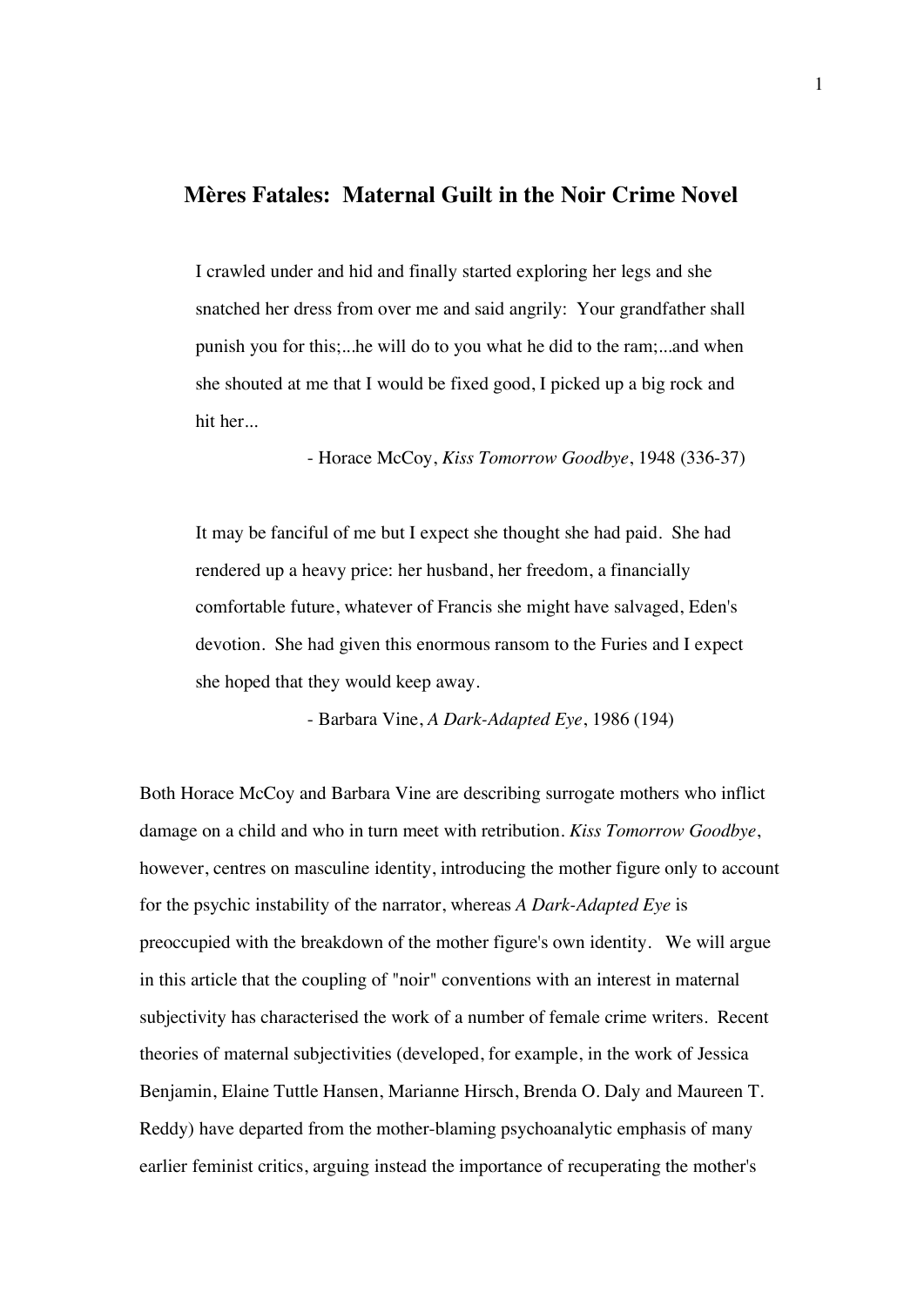perspective and voice, of disrupting "narratives that silence mothers" (Daly and Reddy 5) and allowing the maternal figure to be humanised.<sup>1</sup> Our aim here is to compare male and female representations of "the guilt of the mother" in a range of crime fiction published from the 1940s to the present, and to analyse some of the ways in which an increasing interest in reclaiming the subjectivity of the mother has been reflected in noir crime novels written by women.

 At the climax of *Kiss Tomorrow Goodbye*, the narrator relives, with hallucinatory vividness, the primal scene that acts as an explanation of his psychopathic personality. The grandmother whom he has thought of as a mother had seemed to him a protective figure, shielding him under her "great capacious black dress"; as he begins "exploring her legs," however, thus approaching both the perception of sexual difference and her "true nature," she is transformed into a terrifying, castrating figure of fate. His consequent matricide is punished by two other women who also appear to him as avenging Furies: "Alecto", who symbolically emasculates him by throwing his gun away, and "Tisiphone", who shoots him, thus allowing him to return to the secure blackness "of the womb from which I had never emerged" (344-46). McCoy's novel, with its insistent and phallocentric pop Freudianism, is a particularly explicit example of the traditional noir thriller's representation of the dangerous power of female sexuality, a power which, in *Kiss Tomorrow Goodbye*, is passed on from the "bad", phallic mother figure to the *femme fatale*. The narrator's discovery of his grandmother's destructive potential is all the more disturbing because of her duality - her apparent conformity to the opposing archetype of the "good" (loving, nurturing) mother. As in many other noir thrillers, glimpses of the good mother are fleeting and deceptive: the world depicted is one of exile from all such providers of comfort and nourishment; where maternity is figured, the mothers generally turn out to be sexually desired but forbidden, possessive and obsessed, or masculine and punishing. The guilty mothers of male noir - for example, Ma Jarrett in Raoul Walsh's 1949 film *White Heat*, Norma Bates in Robert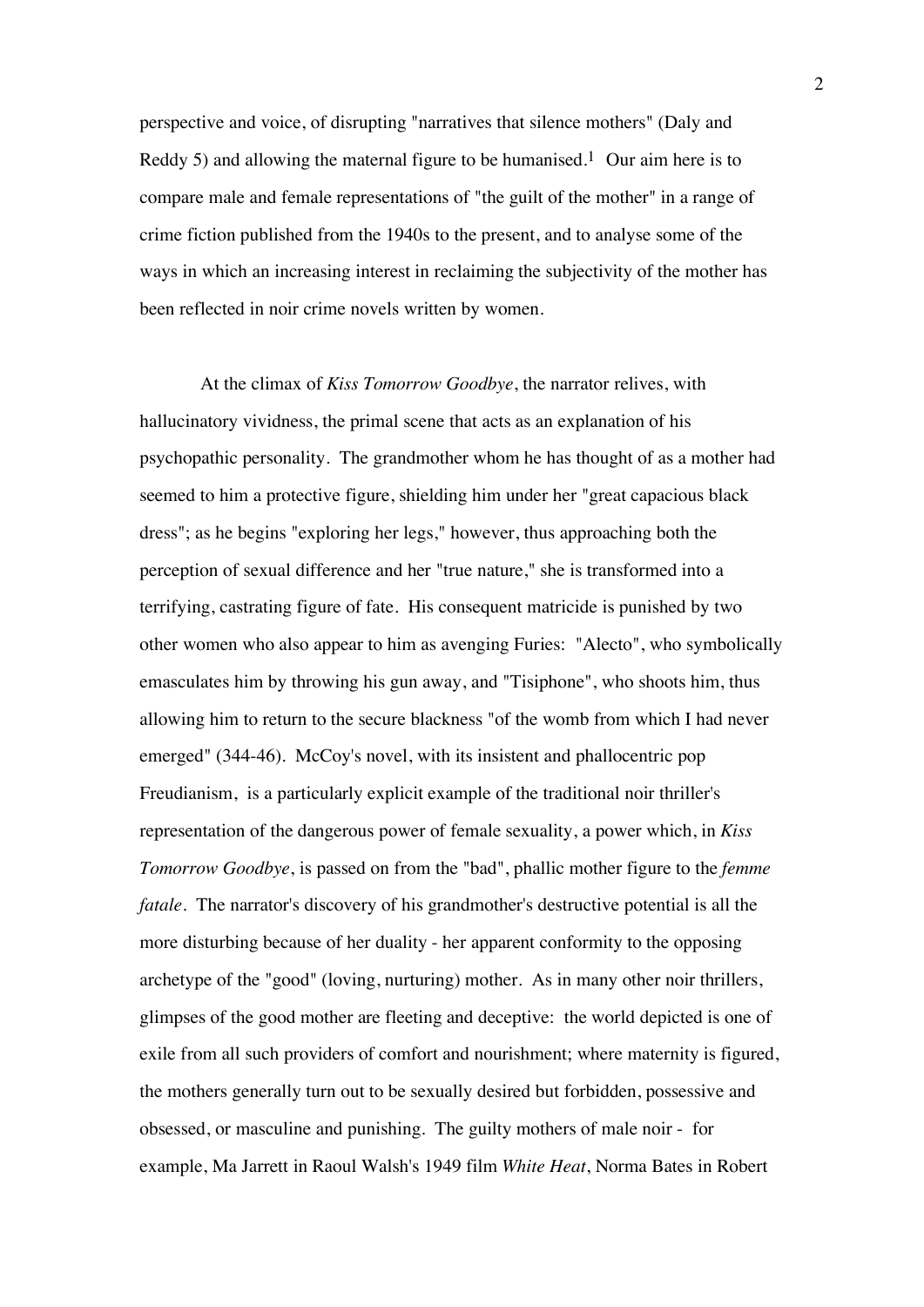Bloch's and Hitchcock's *Psycho* (1959/60), Lilly Dillon in Jim Thompson's *The Grifters* (1963) - are by no means wholly unsympathetic characters, any more than is the *femme fatale* 2, but their function is above all as objects in the subject-formation of their children, characters in the background whose "sins" constitute an explanation of their psychologically damaged offspring.

Vine's *A Dark-Adapted Eye*, like McCoy's novel, exhibits many of the characteristics of what one might call "a-heroic noir", in which the protagonists do not act to "reconstitute order" (Klein 123) but are themselves victims or perpetrators: in both Vine and McCoy, murderer and murderee alike are victims, and (as often in male noir) the protagonist is in fact the perpetrator; the normal world is shown to be vulnerable and easily disrupted; there are no clear distinctions between guilt and innocence; love ends in crime and death; the resolution is ambiguous and irony is pervasive; there is no heroic detective figure in the ascendancy; instead, obsessed, alienated, schizoid characters struggle to make sense of chaotic reality, haunted by dark secrets, their lives possessed by the past, their identities destabilised.<sup>3</sup> In Vine's novel, however, since the focus is on female rather than male identity, it is the central mother figure, Vera, who is pursued by the Eumenides; it is the collapse of her socially-defined self that is at the centre of a narrative in which the urge to mother is itself responsible for breaking apart the normal world - for "sensational acts that seem unreal in the context of a humdrum life" (277). Vera not only inflicts psychological damage on but ultimately murders the much younger sister to whom she has "been a mother" (204), and, since we know from the outset that she is hanged as a murderer, our interest in the narrative grows out of our wish to understand Vera's subjective experience. The narrator, Vera's niece, cannot finally know everything, and we, in consequence, are denied a full explanation (producing a lack of closure which is typically noir). But Vine's close attention to the subjectivity of this central mother figure clearly separates *A Dark-Adapted Eye*, as it does other Vine novels (for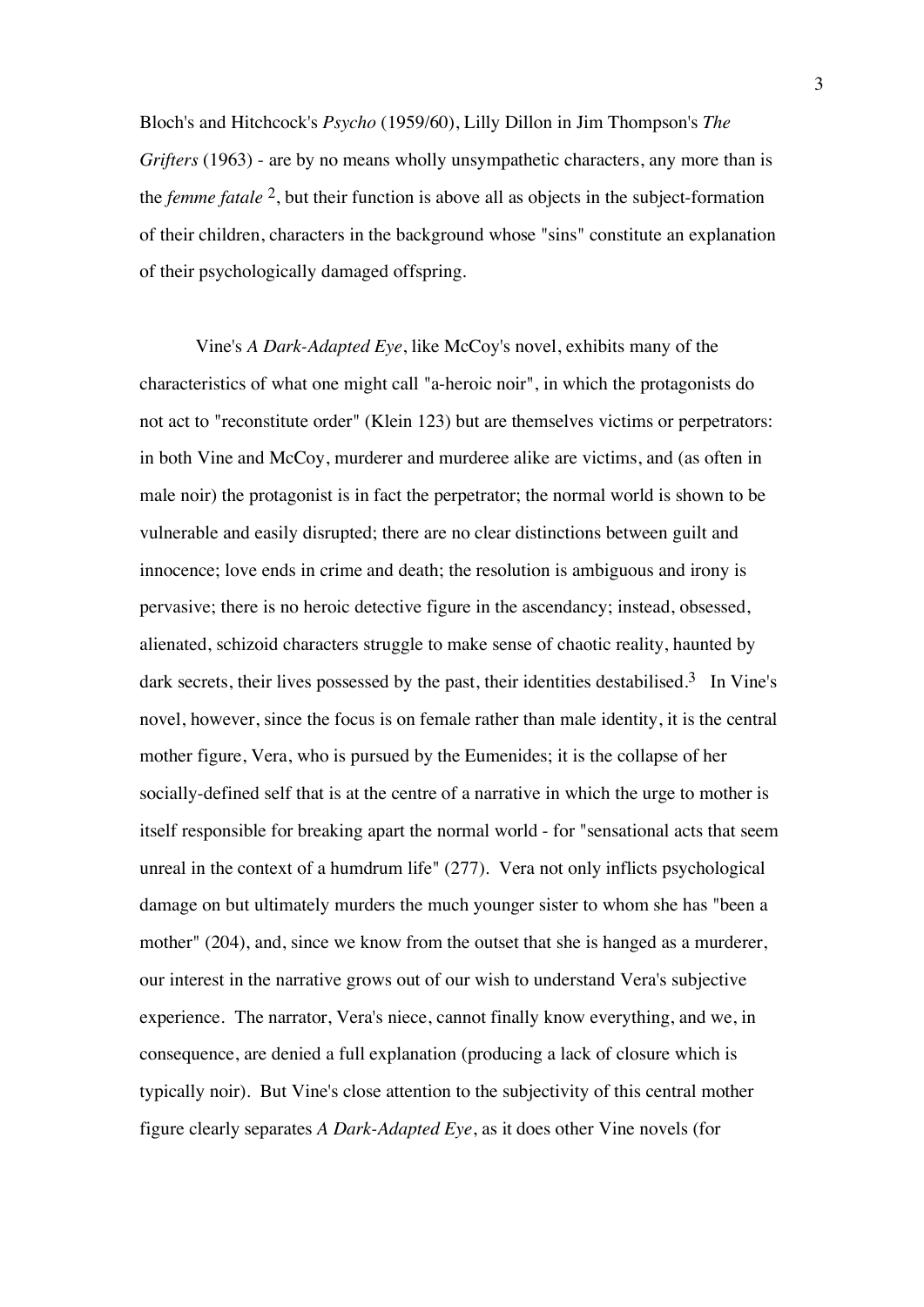example, *Brimstone Wedding* and *Asta's Book*), from the world of the male-centred thriller.

As this will perhaps suggest, our view is that, in exploring the relationship between female and male crime fiction, there is something to be gained by *not* defining the male tradition solely with reference to the "classic" detective or private eye novel. There has been considerable recent attention paid to female detective fiction, most notably in studies by Kathleen Gergory Klein, Sally R. Munt and Anne Cranny-Francis. What can perhaps be added to such studies is a sharper awareness of the diverse strains of male crime fiction that might be seen to have influenced the work of writers like Margaret Millar, Patricia Highsmith, P.D. James and Barbara Vine (Ruth Rendell). Klein, who (with reference to both male and female authors) explores the difficulty of reconciling the "divergent scripts" of "detective" and "woman", deliberately narrows her focus in order to isolate a formula so recognisable - and so inherently conservative - that a "proper woman" could not function as a "proper detective" (Klein, 1-4 and 122-26). Amongst feminist critics who assess the ways in which female writers have revised male conventions, there is a similar tendency to concentrate on the traditional whodunit or hard-boiled fiction - the latter being defined primarily with reference to Chandler's "crusader/knight" (Munt 3) of the mean streets, who is taken to be the most representative figure of the genre (sometimes coupled with Hammett's Sam Spade, or with such successors as Spillane's Mike Hammer). Cranny-Francis, for example, focuses on the fact that the maledominated genre of the private eye novel is a challenge to women because it is "based...in romantic images of the lone male - strong, brave, independent - a compendium of the *macho* values apparently so popular in American society" ("Gender and Genre" 69). Writers of female detective fiction, Cranny-Francis argues in *Feminist Fiction*, offer a reassessment of this genre, challenging the myth of the traditional detective and introducing "contradiction and complexity which involves the reader in a renegotiation of her/his own subject position" (143). Munt stresses the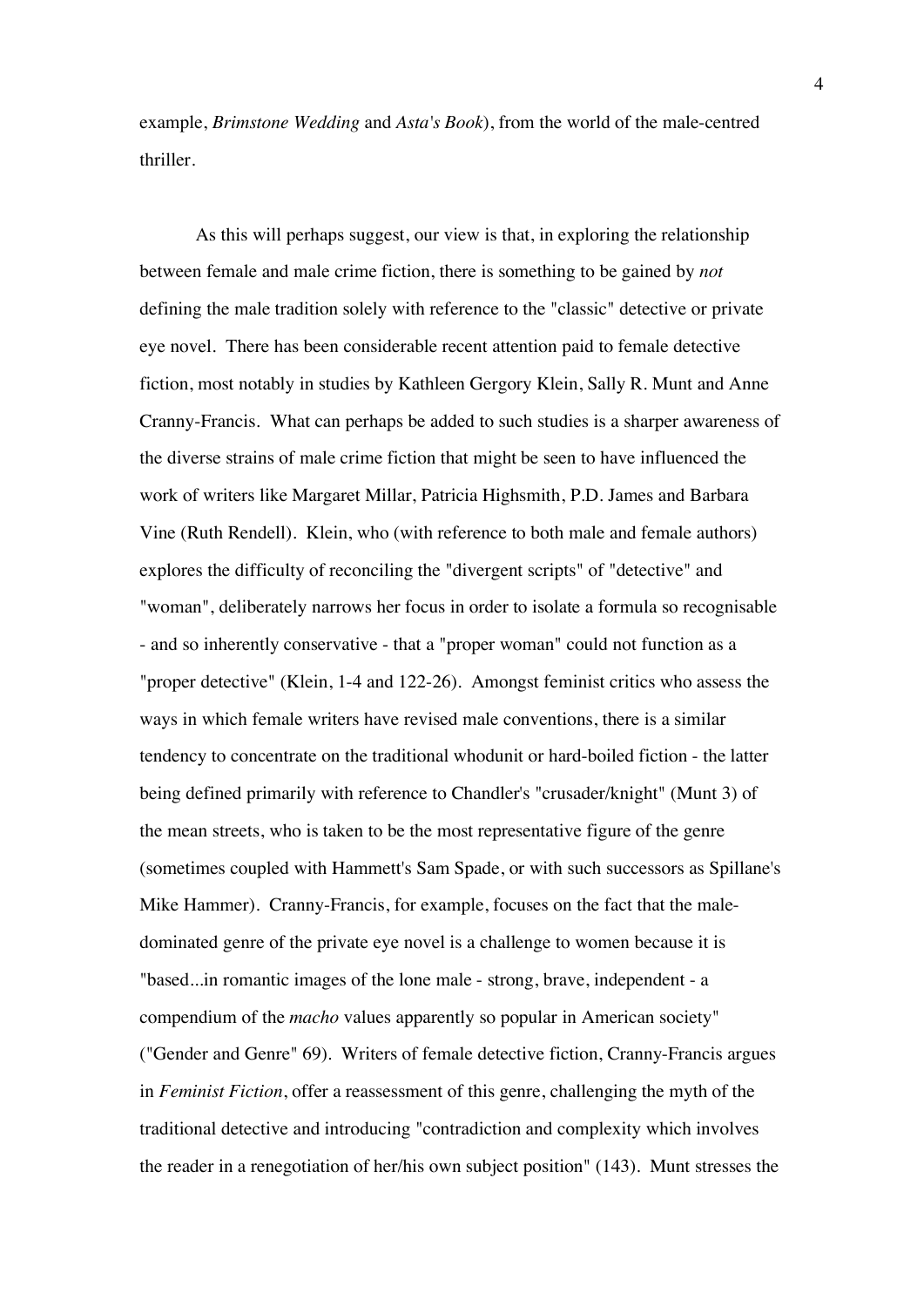same sort of discontinuity, arguing that writers like Highsmith and Rendell produce novels characterised by "a dissolving sense of reality; lack of self-perception; reticence in moral pronouncements; obsessive, pathological characters; the narrative privileging of complex, tortured relationships" - all of which can "conceivably be annexed as 'feminine' tendencies within the genre" (Munt 20). Other critics have followed a similar line in identifying the ways in which female crime writers have subverted the traditions and conventions of the established genre: so, for example, SueEllen Campbell's article on the detective heroine in the novels of P.D. James, though conceding that *Innocent Blood* is "not really a detective story at all," suggests that the generic shift we can see in it - the fragmenting, displacing and inverting of the hero's functions and of the formulaic ingredients of detective fiction - are a reflection of a distinctively female adaptation of the genre (Campbell 498).4

This body of criticism offers accurate and useful analyses of some key contrasts between women's crime writing and male detective/private eye fiction. What it does not explore, however, are the ways in which women writers have drawn upon and modified a different kind of male crime fiction, in which there is no solving detective figure bringing tidy closure - which itself, in fact, challenges and subverts the conventions of detective fiction. P.D. James' *Innocent Blood* and the other female crime novels discussed here are much more closely related to what we have called aheroic noir than they are to the traditional detective story or hard-boiled private-eye novel: that is to say, although they can fruitfully be compared to "Chandleresque" novels, it is more to the point to consider their kinship to the work of writers like James M. Cain, Horace McCoy, Jim Thompson, Cornell Woolrich, Gil Brewer, Charles Williams, Charles Willeford and David Goodis. These male writers, from the 1930s on, were themselves forcing a reassessment of the more traditional forms of crime fiction, recurrently representing "male figures who are both internally divided and alienated from the culturally permissible (or ideal) parameters of masculine identity, desire and achievement" (Krutnik xii-xiii). In comparison to detective and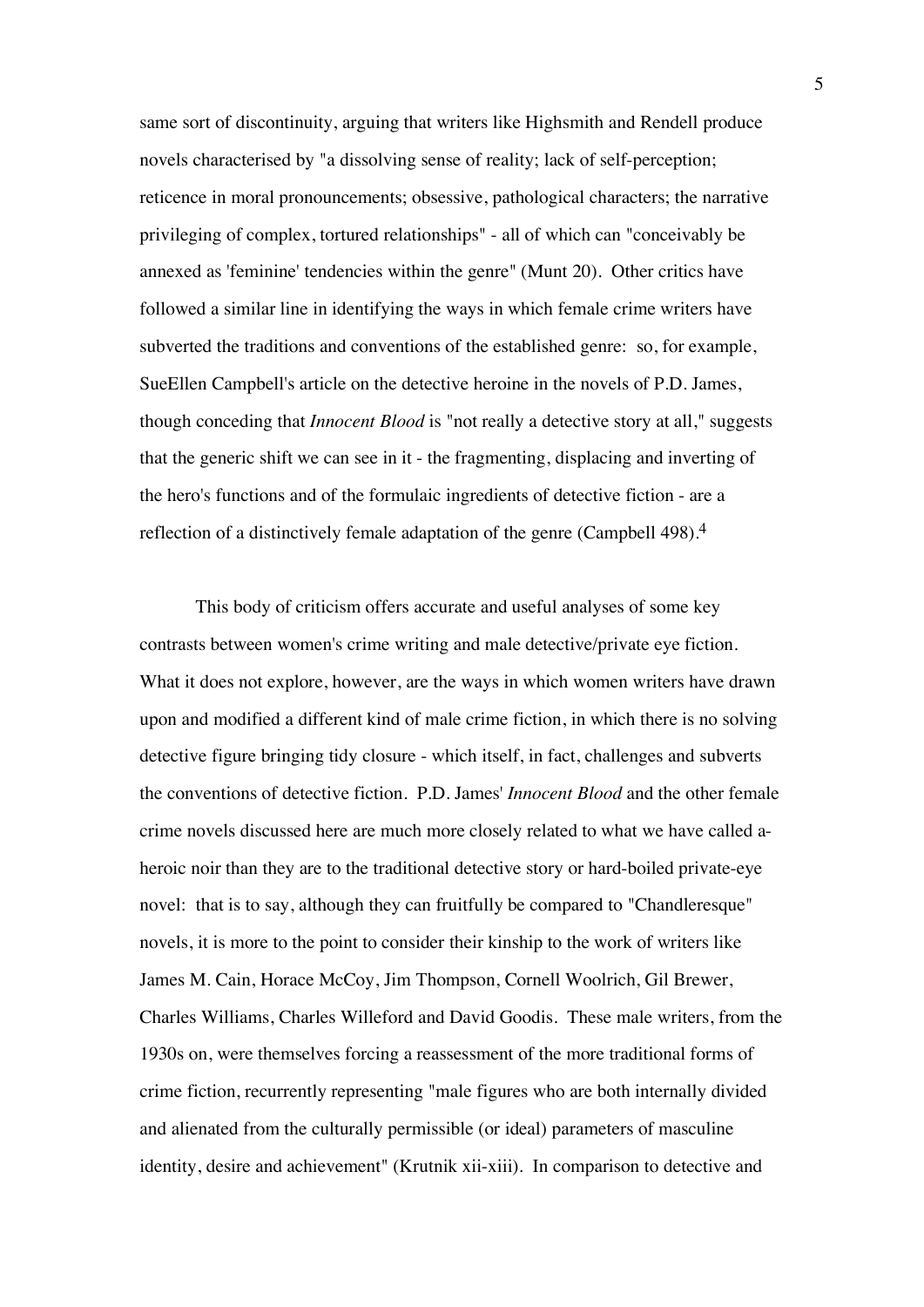private eye novels, these texts are not committed to "proper" hero formation; they are more diverse and less formulaic, and indeed are constantly reworking and deviating from generic expectations.5 The women writers considered in this paper differ not in being more subversive but in substituting an interest in female identity under pressure for the engagement, in classic film noir and the "tough thriller," with the "problematic... potentialities within masculine identity" (Krutnik xiii).

For women writers, a preoccupation with the problematisation of female identity is often part of a more general expression of "dis-ease with the family," which has been a pervasive theme in feminist crime fiction. But what distinguishes the noir crime novel from other forms of female crime fiction (and particularly from much female *detective* fiction<sup>6</sup>) is the refusal to offer positive female role models. Instead, women's noir very often challenges assumptions about female identity and, through the sympathetic representation of "transgressive" female desire and insecure, fragmented female identities, subverts the idealised cultural possibilities of stereotypical femininity.7 As we will see, Highsmith, James and Vine provide representations of maternal guilt which break down conventional dualities (angelic/evil; nurturing/destructive), and ironise male authority. The mother figures they represent are not permitted an escape from the traditional narratives of maternal guilt (they are, in a sense, "guilty as charged" - inflicting psychological damage, erring in their judgements or themselves committing crimes of violence). But we experience the "both/and" of the character's dialogic consciousness, even if, in the noir world, there is no possibility of a healing resolution.8

The obsession with male identity is sometimes taken to be a defining feature of film noir: indeed, it has been argued that within canonical film noir there is no category of "women's noir" (Silver and Ward 214). As the above discussion suggests, however, the "*maudit noir* sensibility" is by no means invariably masculine. The potential within noir for the exploration of female identity has been particularly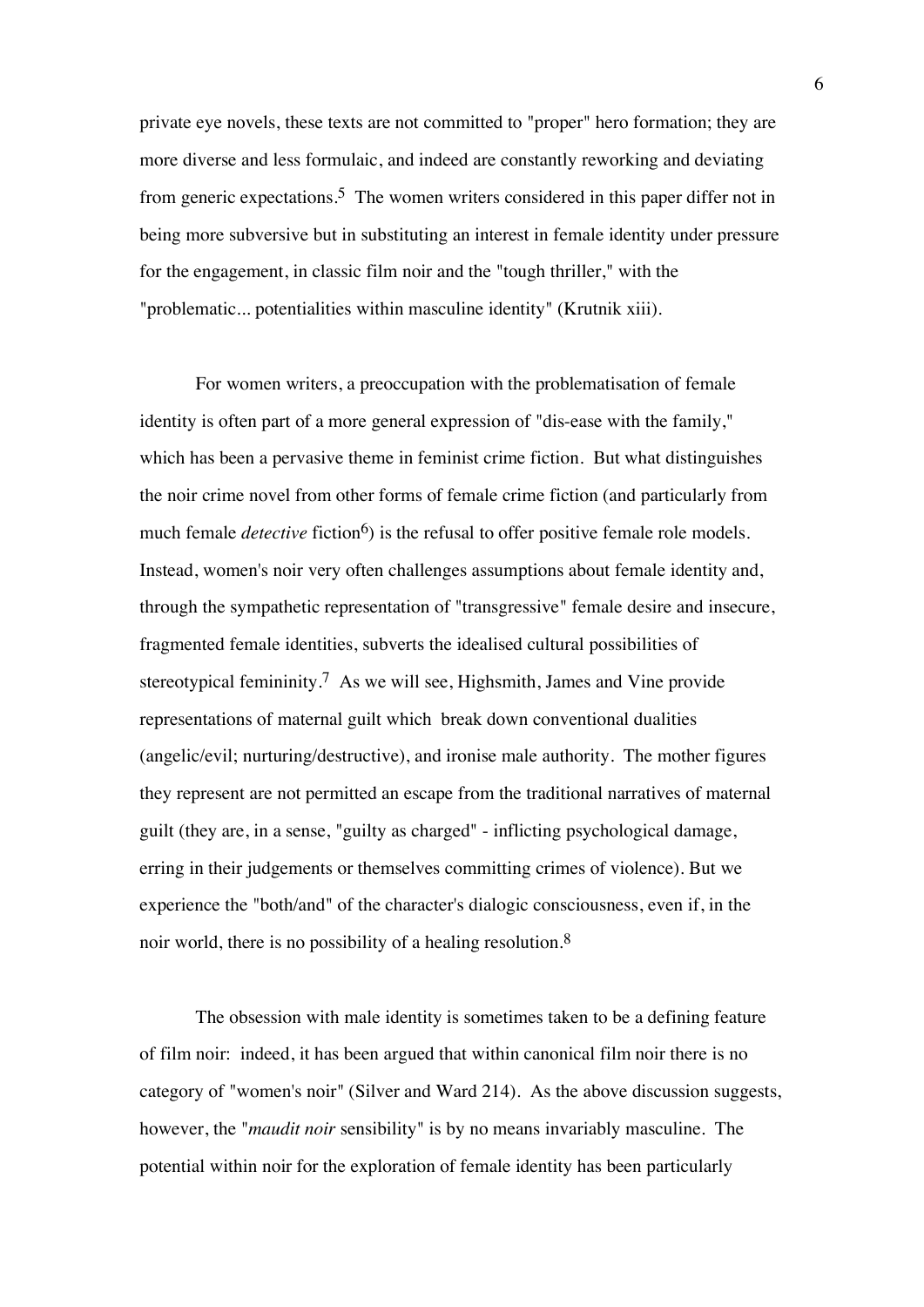apparent in the neo-noir films of the '80s and '90s, which have frequently centred on the strong, independent woman. This later generation of filmmakers, credited by Silver and Ursini (14) with transforming "a movement into a genre", has portrayed a range of striking female characters. Powerful *femmes fatales* go unpunished, as in Lawrence Kasdan's *Body Heat* (1981) or John Dahl's *The Last Seduction* (1994); tough women take on traditional male investigative roles, like that of Sara Paretsky's V. I. Warshawski, eponymous heroine of Jeff Kanew's 1991 film, or that of Megan Turner in Kathryn Bigelow's *Blue Steel* (1990), of which Bigelow said, "I wanted to do a 'woman's action film', putting a woman at the centre of a movie predominantly occupied by men" and putting audiences in the position of identifying with "a very strong, capable person who just happens to be a woman" (quoted by Cowie 165); and mother figures can occupy central roles in ways that thoroughly subvert conventional expectations - whether by being the murdering bitch as warm-hearted heroine in *Dolores Claiborne* (Taylor Hackford, 1995) or the sweet-natured and happily married mother-to-be as successful investigator in the Coen brothers' *Fargo* (1996).

Even in classic film noir, there is more scope for the representation of female desire and identity than is often acknowledged, most obviously in films which fuse basic noir elements with characteristic features of allied genres, in particular with those of melodrama. The term "melodrama", of course, covers a diversity of forms, but for the purposes of this discussion we will take it to be characterised by a focus on personal and familial relationships, the presence of moral polarities, and an emphasis on private sentiment, emotional moments and pathos; given its circularity of structure, closure in melodrama is satisfyingly achieved, with the family acting paradoxically both as the site of alienation and as the means of resolution, "love and parenthood magically [transforming] familial anxiety and despair into bliss."9 It can be argued that noir to some degree overlaps with melodrama - for example, in their common preoccupation with entrapment within a constricted environment. Elizabeth Cowie, who takes the shared characteristics of noir and melodrama to be "extremes of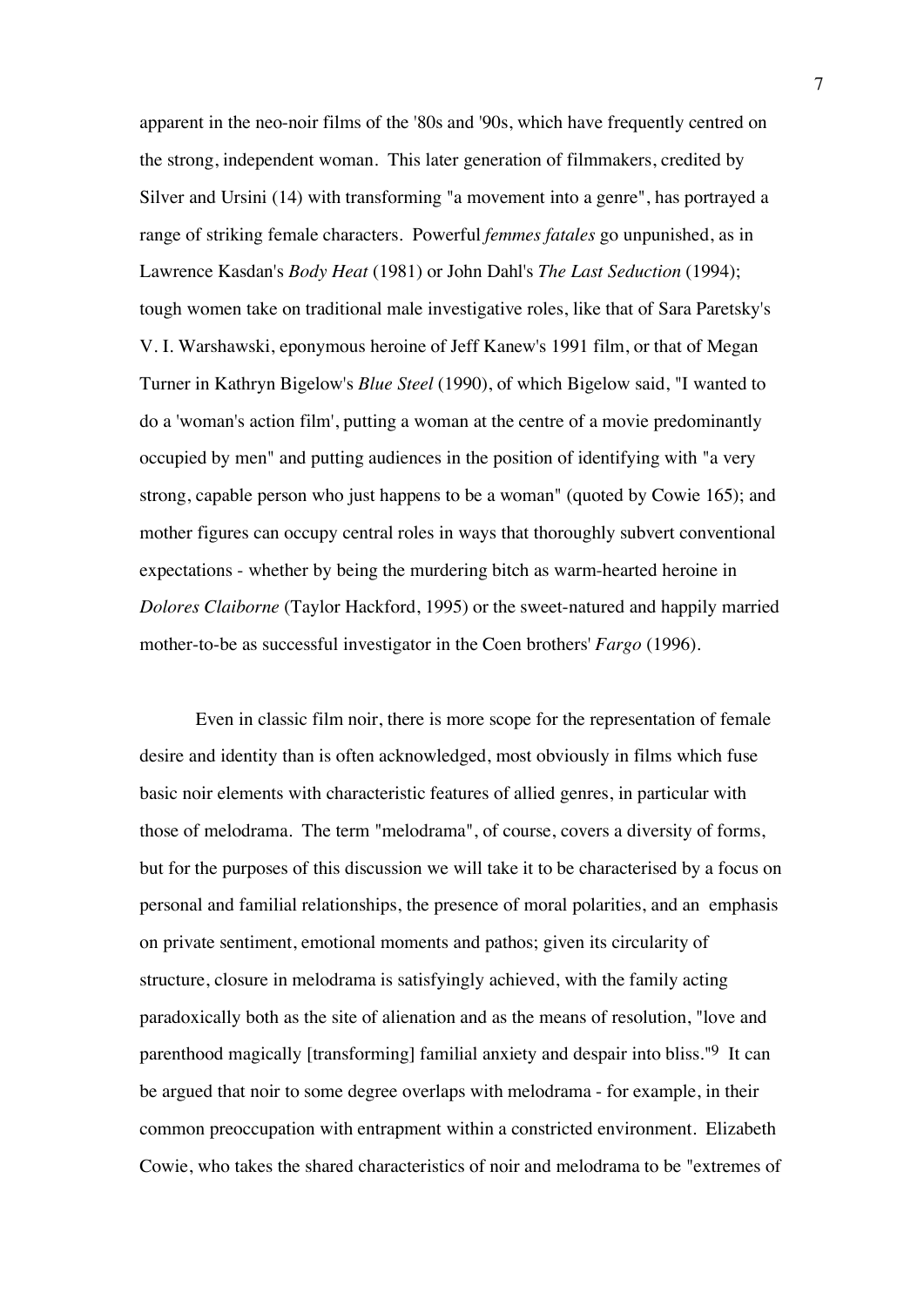emotional experience", the presence of chance and coincidence, and a compression of dramatic time, argues effectively against an oversimplified conception of film noir as "a male preserve", a predominantly masculine form that is the antithesis of "the woman's film"; instead, she suggests, there is a much less rigid sexual division between these genres, with films noirs very often having as their narrative focus the obsessions and desires of female characters (Cowie 125-30).10 The same kind of interpenetration can be observed in literary noir, and it is evident that the generic fields of film noir and the noir crime novel, as they evolved from the 1930s and 1940s on, frequently interacted with family melodrama and "the woman's film". So, for example, numerous heroine-centred films which have strong affinities with the woman's film also have a place in the noir canon (e.g., *Spiral Staircase*, *The Dark Mirror*, *Sorry, Wrong Number*, all films in which the home itself is imaged as the claustrophobic, threatening noir world).<sup>5</sup> In crime fiction there is a much stronger strain of women's noir, which similarly creates a mixture of generic elements, a blending of noir with family melodrama.

In critical discussions of this kind of hybridisation, one central question is whether the introduction of the thriller plot into melodrama produces "the repression of female discourse and female subjectivity," legitimising "the ultimate control of the narrative by a male protagonist" (Kaplan 135). As the foregoing discussion will suggest, our own view is that such "repression" is only likely in narratives that represent the protagonist as having a role in the restoration of normative order - as the upholder of "power and privilege in the name of law and justice as it validates readers' visions of a safe and ordered world" (Klein 1). In contrast, what we have called a-heroic noir, in which the protagonists are most often subordinate and impaired, is an exploration of the condition of powerlessness. If this form of noir is combined with melodrama the hybrid is unlikely to be dominated by an authoritative male hero: as we have said, in contrast to the hard-boiled private eye novel, there is no just and confident detective figure and no plot resolution that acts to re-establish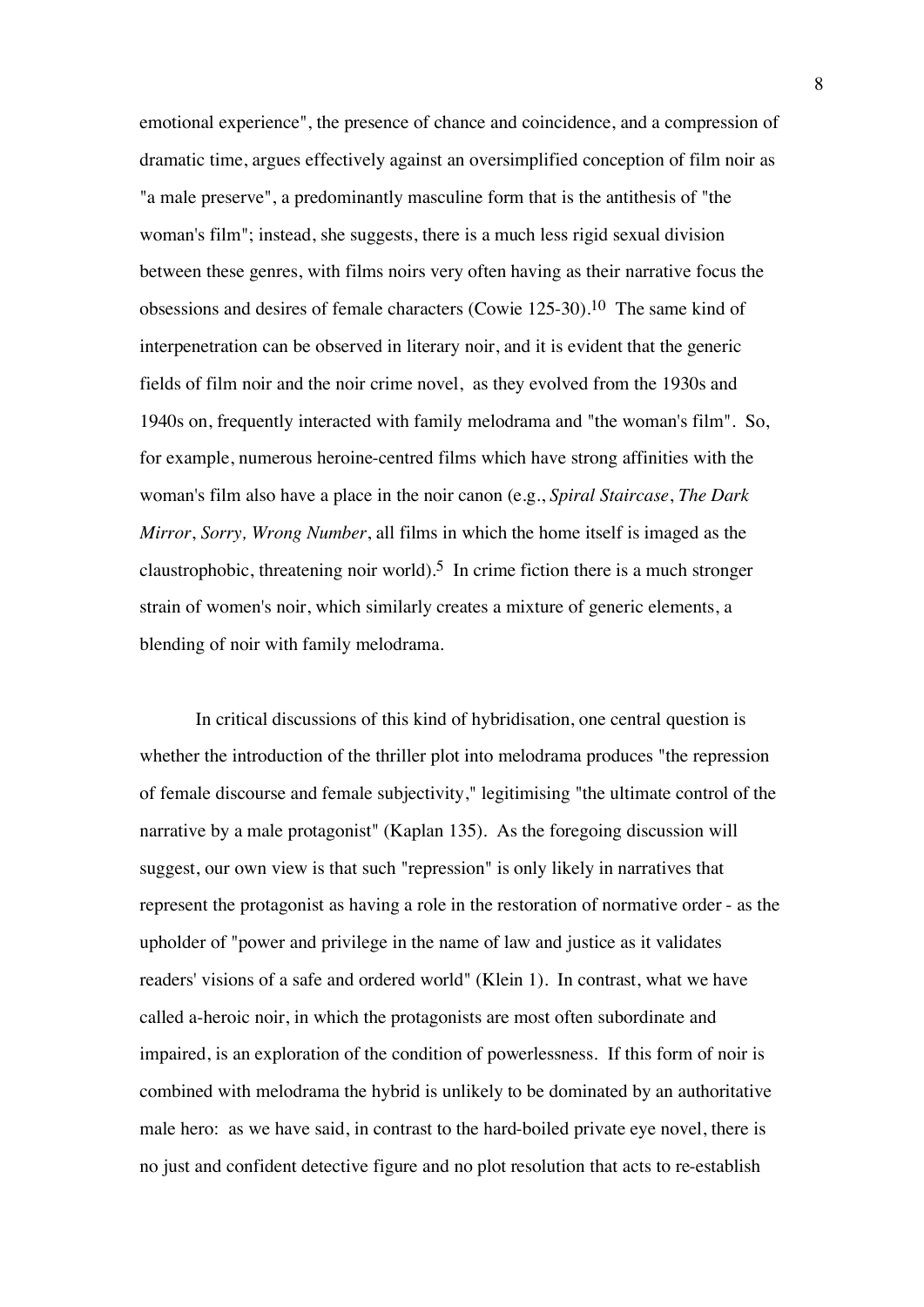patriarchal orderings. The female crime novels discussed here are notable for the absence of any positive male characters functioning to restore order or to represent "the Law" and "the Father". Like melodrama, a-heroic noir presents a weak protagonist - generally speaking, in its masculine form, a man who is characterised by impotence or impaired masculinity, submitting passively to his fate or driven to an act of violence from the consequences of which there is no escape; polarised judgements are broken down by the creation of a central figure who is not heroically pitted against the forces of evil, but who instead struggles against his own self-division against the "schisms...within the male psyche" (Krutnik 129). The "crisis of masculinity" portrayed is most obviously a crisis of *agency*. That is, the narrative centres on a testing of the protagonist's masculine competence and his capacity for self-determination; he engages in a quest to consolidate his masculine identity, the positive trajectory of which is subject to a series of inversions, delays and inner conflicts, obstructing and frustrating the pursuit of resolution (Krutnik 86-9 and 130- 31). Examples are legion, both in novels and film noir, including (amongst hundreds more): the narrators in John D. MacDonald's *Soft Touch* (1958) and Gil Brewer's *Nude on Thin Ice* (1960); Cassidy in David Goodis' *Cassidy's Girl* (1951), or indeed the protagonists of almost any of Goodis' novels; Al Roberts, the fatalistic protagonist/narrator of Edgar G. Ulmer's film, *Detour* (1945); "Swede" and Steve Thompson (Burt Lancaster's roles) in Robert Siodmak's *The Killers* (1946) and *Criss Cross* (1949).

In women's noir, what we can see is the replacement of this impaired male character by a female character who is similarly entrapped and lacking in social power and effectivity. Where maternal themes are focal, what is presented is obviously not "the positive figure of the mother" (Hansen 13), but neither is it the "mythic monstrous mother" (Daly and Reddy 14) often seen in male noir. These are narratives which disrupt polarised judgements, so that "good" and "bad" mothering are no longer distinct, but instead are aspects of a psychologically split character who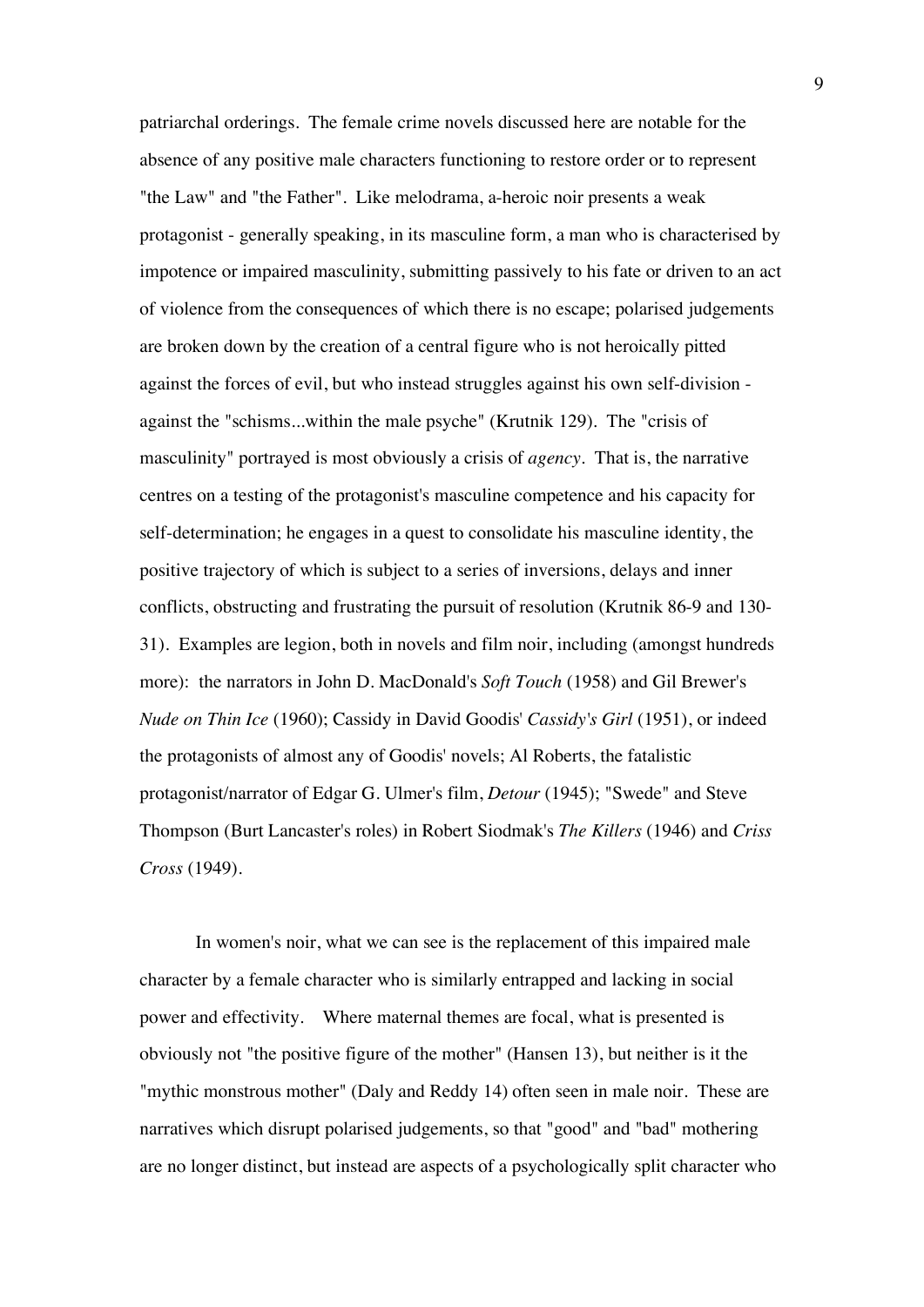is humanised and rendered sympathetic. In contrast to masculine noir, the dominant element in the narrative is not *agency* but *community* - stereotypically identified as, respectively, "masculine" and "feminine" modes (Daly and Reddy 6-7). By making available to us the subjectivity of the mother figure, what these texts reveal are women who are suffering, in Jessica Benjamin's terms (215-18), from "the loss of recognition" (of understanding, empathy, appreciation, love); they are deprived of any intersubjective context within which they can receive a "recognizing response". The noir world is one of loss and deprivation, and when we hear their voices it becomes apparent how far their sense of deprivation or isolation has been due to their position within families or societies which deny them recognition as equal subjects. Although alienation and isolation are also suffered by the male noir protagonist - who is recurrently "a stranger in a hostile world" (Silver and Ursini 85-6) - the impairment of social bonds and the absence of mutuality are more to the fore in the fractured world of female noir, in which protagonists must above all struggle with an absence of the "integration and community" that Munt, for example, sees as a part of the positive trajectory of feminist crime novels (125). The loss of connection, then, rather than of agency, is often the key cause of anxiety, with the mother's "communal self" denied, unrecognised or allowed expression only in relationships that are distorted and damaged. The site of crisis is most often the family, which acts as the locus for the noir theme of the fate that comes "out of the past" to destroy the protagonist. That is, the theme of the past taking possession of a character is assimilated to the theme of inheritance - of what is passed on from parents to children, which is frequently, in fact, the self-division that is at the heart of the noir world. What separates this sort of mixture from a purer melodramatic plot is the absence of clear moral choices or appeals to morality, the resistance to reassuring closure and the emphasis on interiority (the representation of selves divided and of the difficulties of coming to terms with or understanding self-division and inner duality).<sup>11</sup>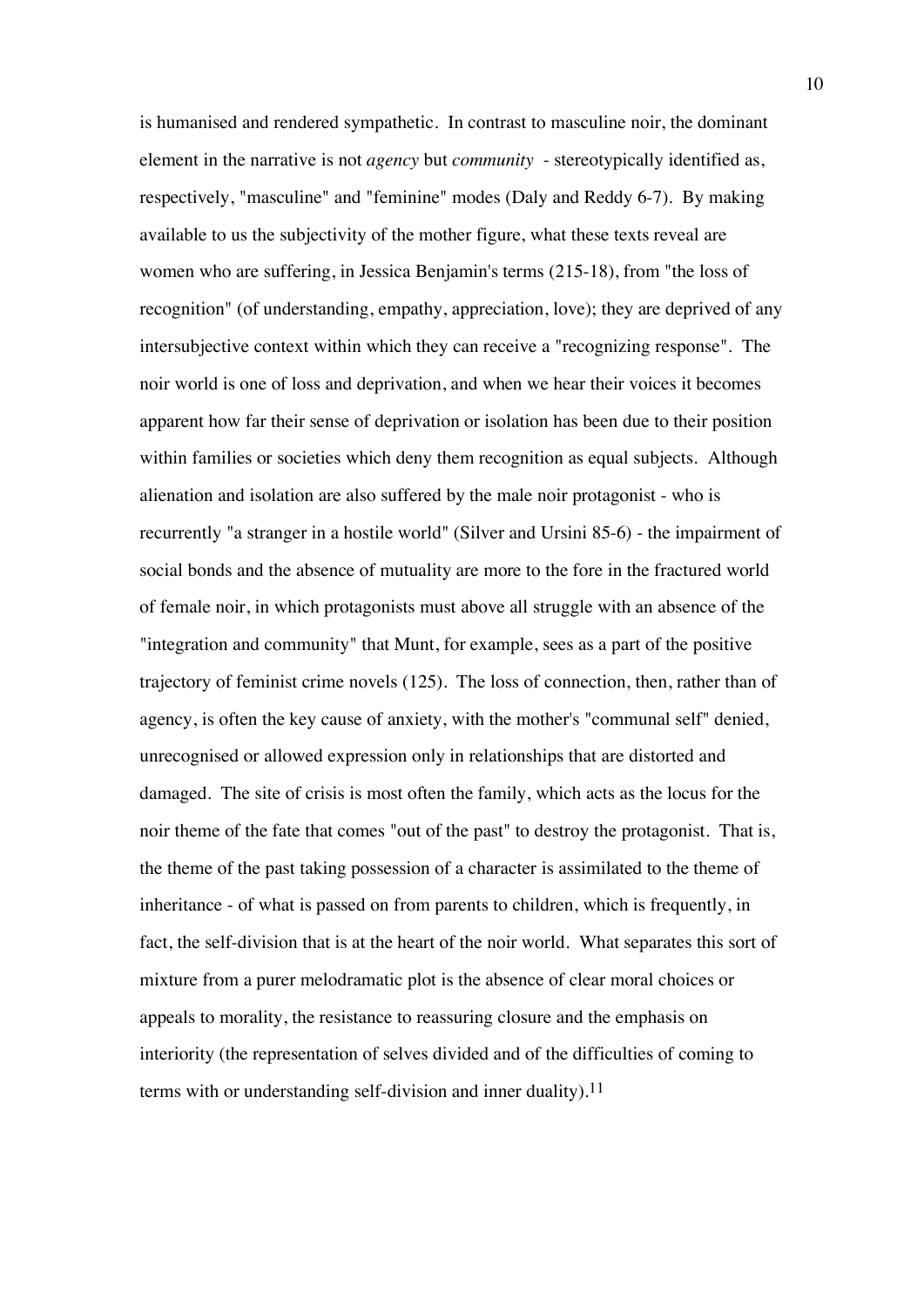In the generically mixed fictions of Millar, Highsmith, James and Vine the elements of noir and melodrama are balanced in quite different ways: where the noir elements are strongest, the tone is more clearly determined by the sense of cynicism and bleak irony that is so familiar in the thrillers of, say, Jim Thompson and, amongst female crime writers, in the fiction of Highsmith and Millar, in which female loss of recognition, the absence of effective communion and deprivation of intersubjectivity create irretrievable alienation. Where the melodramatic strain is uppermost, the mixture is more likely to move towards pathos, compassion and emotionalism, as is apparent, for example, in the mother-daughter plots of Vine's *Asta's Book* and (to a lesser extent) of James' *Innocent Blood*. In these later texts, although the noir sensibility is still strongly apparent, there is an overriding mood of hopefulness, a redemptive element that leads away from the invocation of the noir world and allows us to glimpse the possibility of the mother functioning as "a subject whose consciousness is relational, or intersubjective" (Daly and Reddy 5).

#### **Mothering murderers**

Perhaps the most clichéd embodiment of maternal guilt is the mother of the psychopath: "And then, as he ripped back the shower curtains and stared down at the hacked and twisted thing sprawled on the floor of the stall, he realised that Mother had used her keys" (Bloch 38). There is no doubt that, for Norman Bates, Mother holds the key: his upbringing explains his internalisation of Mother and this in turn accounts both for his violent act and for the blank space in the narrative of his crime. As in McCoy's *Kiss Tomorrow Goodbye*, the resolution of the plot hinges on a full revelation of the formative role of the mother figure. In both novels, we view these maladjusted relationships from the perspective of the male psychopath, and in *Psycho* our judgements are inevitably shaped by the views put forward at the end of the novel by the conventional figure of the psychiatrist, Dr Steiner. Though Steiner admits that they will never know the true extent of the mother's responsibility "for what [Norman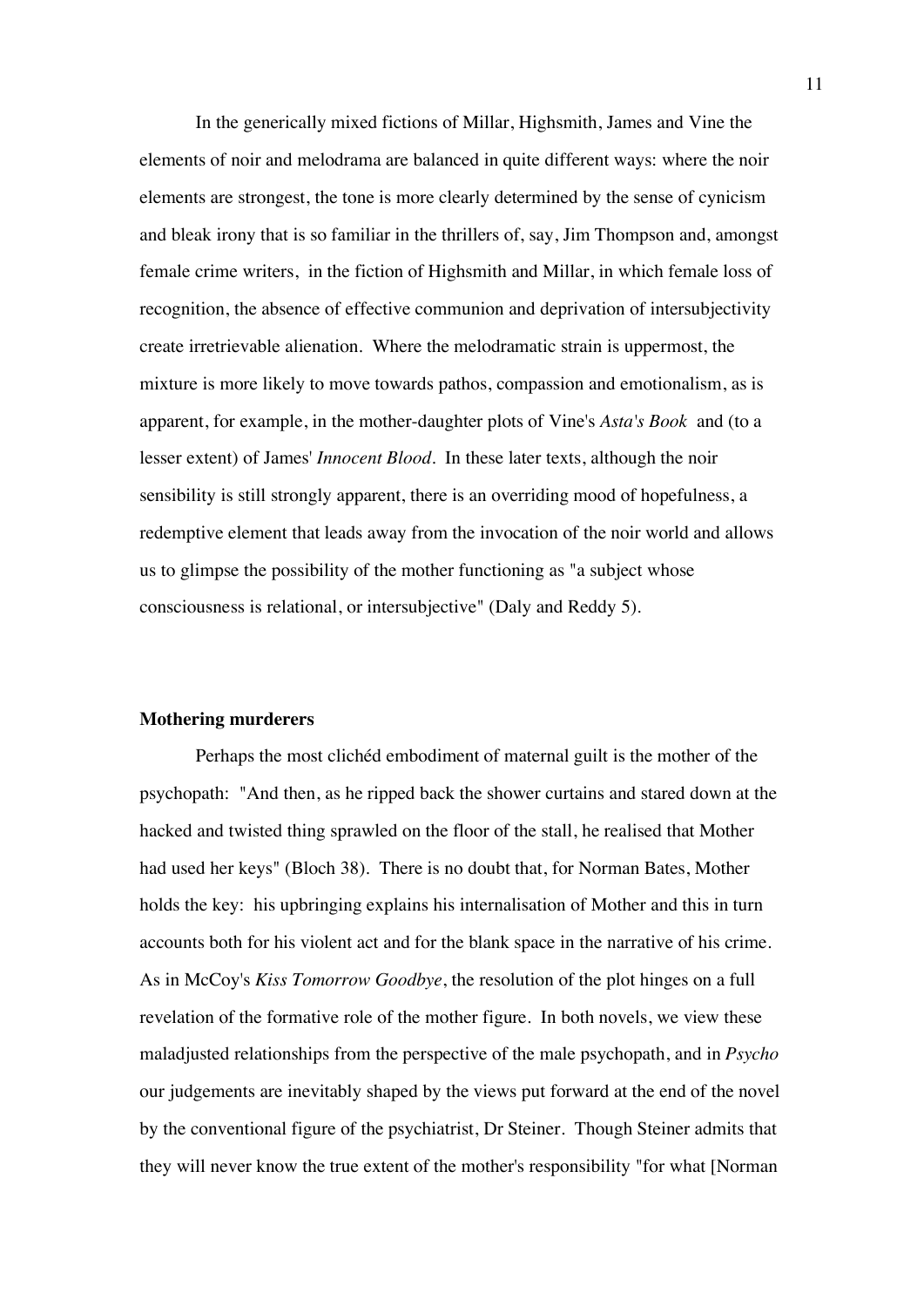Bates] became," he speculates (fixing his medical gaze on the long-dead Mrs Bates) that she was a man-hater who may have deliberately prevented Norman from "growing up" (146-47). This reductive and simplifying psychiatric explanation is the only view we have of Mother as distinct from Norman's version of her, and Mrs Bates has, accordingly, entered popular mythology as the bad, controlling maternal figure who most evidently does hold the key to Norman's psychosis.<sup>12</sup> Such figures can generate a degree of sympathy: Norma Bates, for example, is a victim first of her husband (who deserted her) and then of Norman's murderous impulses; in Raoul Walsh's film, *White Heat*, the scenes between Ma Jarrett and her son, Cody, are genuinely touching, and the heroic outlaw's qualities of loyalty and integrity are manifest in Cody's devotion to his mother (Shadoian 196-200). But what we do not have is access to the mothers' own subjectivity: in terms of the crime narrative, they have caused the mental instability which accounts for the violence of their sons; they are objects, figures in the background, guilty violators of an idealised patriarchal feminine (the angelic, perfectly nurturing mother).

Patricia Highsmith (in another novel made famous by a Hitchcock film) also creates a notable example of maternal over-attachment as a cause of mental illness. Charley Bruno's mother, towards the end of *Strangers on a Train* (1950), feels perplexed as she ponders the possible causes of his drinking and his aberrant behaviour: "hard as she tried, she could never discover why or where it might have begun, because Charley had always been given everything...She got up, needing a drink herself" (205). This ironised, failed meditation is our only view of the thought processes of Bruno's Ma: as in male noir, the mother is there primarily to explain the son's capacity for murder. In *Edith's Diary* (1977), however, Highsmith creates a mother who is the centre of consciousness for most of the novel. Though she ends by feeling bemused about the question of her responsibility for her son's abnormality, Edith is an articulate, self-aware character, and the combination of diary entries with close third-person narration ensures that we are in contact throughout with the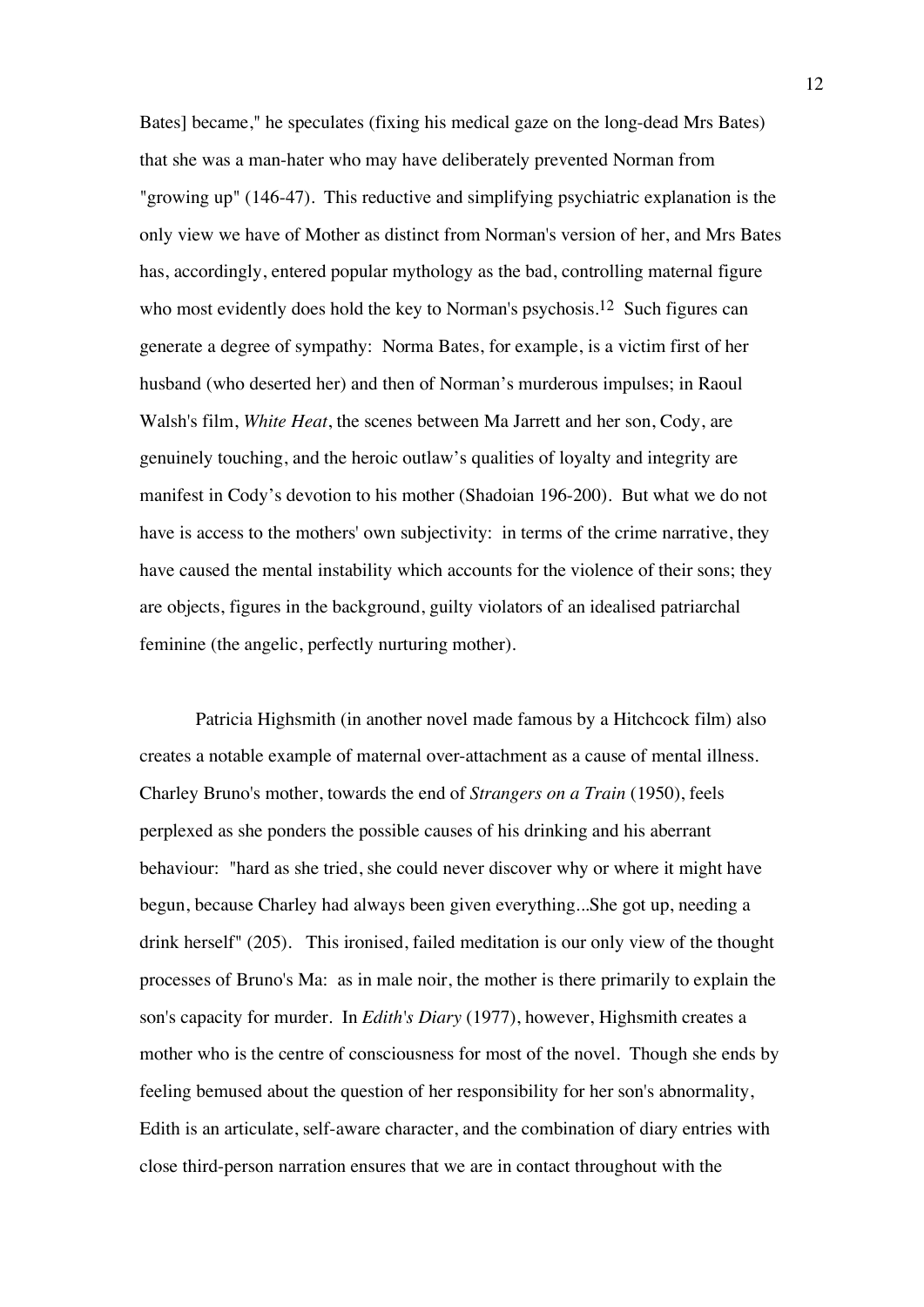subjectivity of the mother as she moves from being a woman with a public role (writing articles, active in the community) to being a woman whose voice is only to be heard in diary entries that attest to her total isolation and powerlessness.

Superficially summarised, the plot of *Edith's Diary* sounds closely analogous to that of, say, *Psycho*: a mother-figure, abandoned by her husband, shares a house with an overly dependant son who is a murderer - and for whose crime the mother might be said to bear a heavy burden of responsibility. What Highsmith does, however, is to use this basic idea for quite different ends, transferring blame from the guilty mother to a guilty society: this is not, then, to borrow Kaplan's phrasing, a novel that could be viewed as a matrophobic construction serving "to deflect attention from the economic, political, and cultural ills no one knows how to cure" (Kaplan 142); rather, it is a deeply sympathetic construction of motherhood as a parallel to the helplessness of a "motherly" liberal ethos confronted with incurable socio-political ills; further, it is an examination of some of the ways in which post-World War Two American society shaped and also betrayed an ideal of mothering that might be said to embody some of the most generous and selfless of liberal values - compassion, tolerance, gentleness. Edith is only "one single woman...in a small town in Pennsylvania" (285), but her life, as she drifts towards true "self-lessness", comes to seem a reflection of a very widespread sense of loss and bemusement.

It is because we enter so fully into the subjective world of Edith that we understand the ways in which she tries to live up to these values; and it is our immersion in her world that gives us a grimly ironic, unequivocally noir sense of the gap between the world of the liberal ideal and the criminally deranged world that Edith actually inhabits and that judges her to be mad - as Edith writes in her diary, "The difference between dream and reality is the true hell" (265). The "dream" for Edith contains the idealised mother and family - an image of perfection which she only finds possible to preserve in the realm of domestic fantasy she creates in her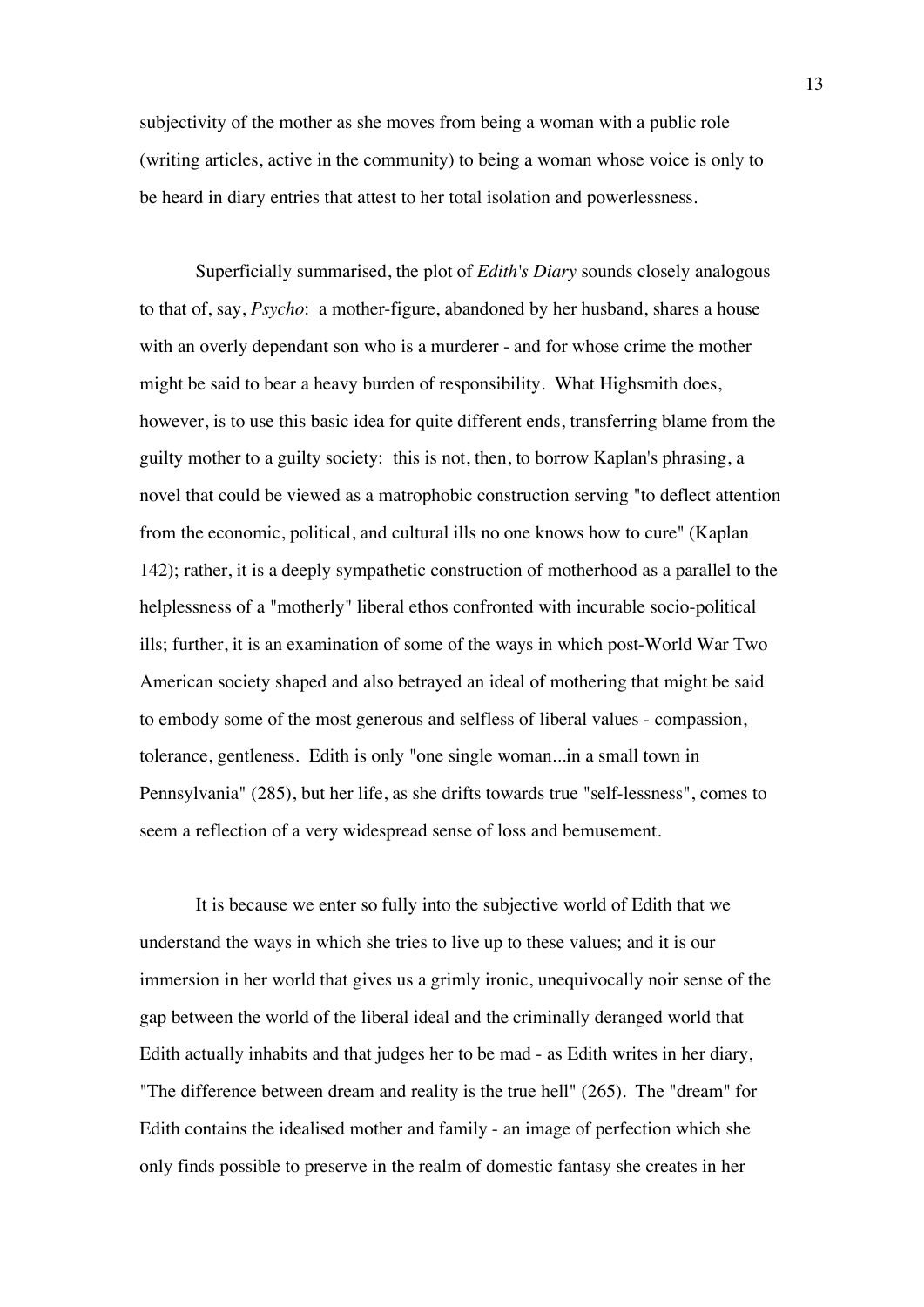diary. Writing her diary is for Edith a release from the silence required by her habitual tact and reticence - her *not* saying things in awkward social situations, whether they involve adultery or murder; her determination to bear up, not to make scenes, not to "fight" because it's "too sordid" (100-101; 108). Edith has tried hard to conform to the role of the idealised wife/mother and one of the novel's ironic reversals is that her diary contains a secret which is not dark but radiant - a fictional realm in which Edith imagines that she has fulfilled the ideals of the conventional good mother and has reaped its rewards (e.g., 62). As a "mother-author", what her voice increasingly expresses is a sustaining literary lie, a dream of Cliffie's successful movement into marriage and a career, allowing him to separate himself from his mother but still to remain close to her, a fantasy only intermittently disrupted by intimations of her secret fears - by the opposing image of herself as a "bad" mother whose existence is meaningless and wholly devoid of intersubjective relationships. As these fears become more intense, Edith has a terrifying sense of the void and, like many another noir protagonist, feels unable to act against her "fate". Advised by the one strong woman she knows to "act now", Edith responds with a silence that expresses both her inability to assert her own subjectivity and her desperation at the loss of connection:

In the seconds of silence, Edith felt for the first time an abyss beneath her, around her, black and dangerous. She had a sense of empty time, lots of time, years, months, days, evenings. She was reminded more strongly...that life really had no meaning, for anyone, not merely herself. But if she herself were alone, was going to be alone, then the meaninglessness was going to be that much more terrifying. That was it. She felt terrified for a few seconds, as if she had a glimpse of destiny, fate, the essence of life and even death. It had been her destiny to meet Brett Howland, for instance, to become his wife and have a son by him, and if that were taken away - Brett was obviously already taken away, and as for a son, was Cliffie of much substance? (111)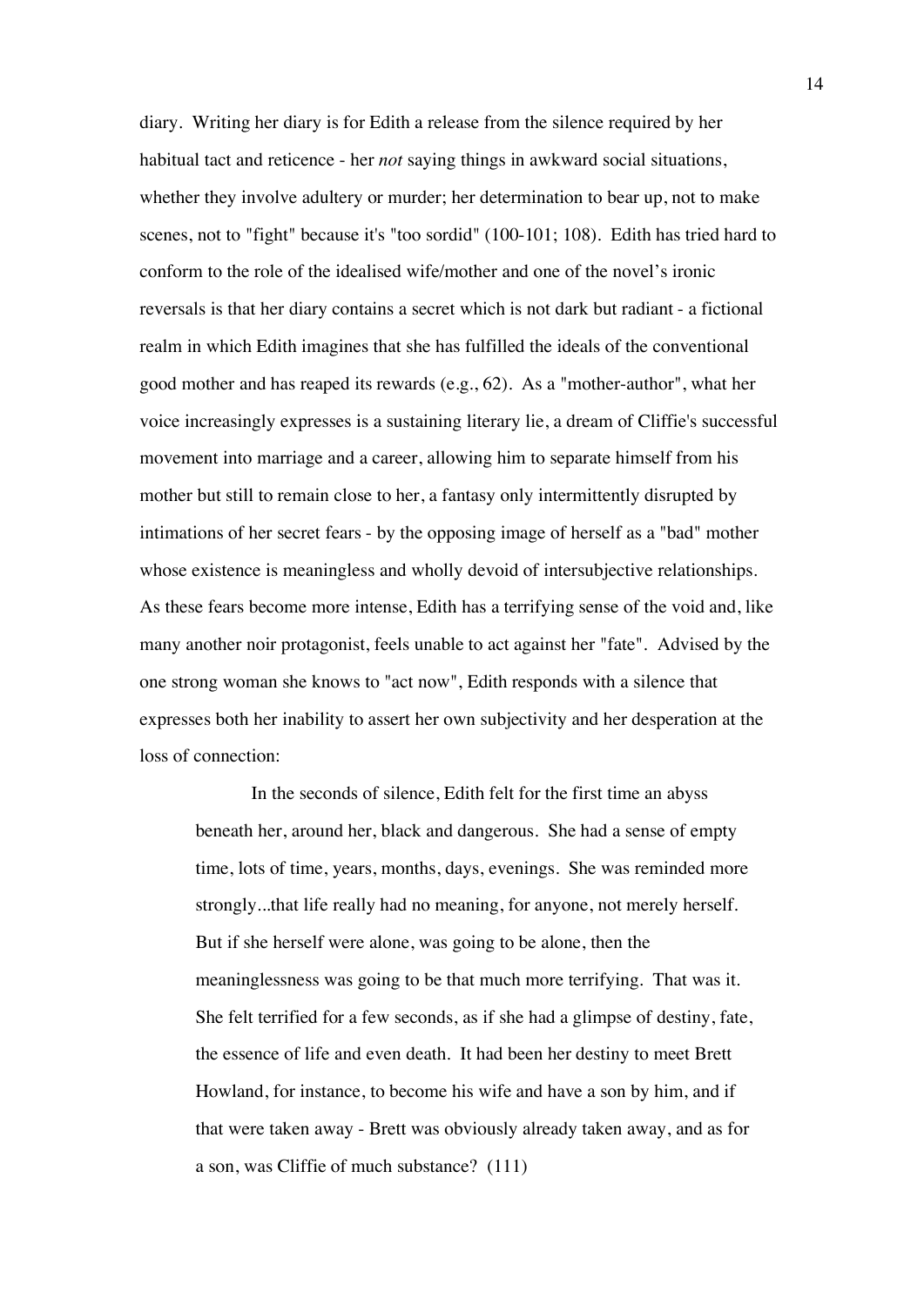As she becomes increasingly alienated from the world around her, Edith's diary moves more and more towards a fictional indulgence in now-abandoned hopes of ideal mothering, of recognition and mutuality. The final irony of *Edith's Diary* is Cliffie's decision to carry the diary with him forever, fearing it and imagining it to contain dark secrets to be hidden at all costs, little realising that it contains his idealised portrait rather than his real self: "he would never open this diary...He wouldn't let anyone else look at it, ever" (318).

What *Edith's Diary* achieves is an ironic exposure of the male view of the mother, undermining all positions of male authority which would conventionally provide closure in a crime novel (e.g., the detective in *Strangers on a Train*; the psychiatrist in *Psycho*). It is devoid of sympathetic male characters, certainly of any who would be capable of performing the restorative functions of the active, solving male - the traditional detective or the hard-boiled thriller hero. The men in Edith's life are so ineffectual that they are dependant in the way that the patriarchally constructed female is. Edith's son, Cliffie, who is particularly marked by inertia, is happiest of all when he is "mummified" - "wrapped up like a mummy so that he couldn't even move a hand or arm" (45). He is in one sense just "a minor human failure" insignificant in the larger scheme of things; but in another sense, his failures are the embodiment of national apathy, loss of will, aimlessness and paranoia (61; 114). The other main men in the narrative are also passive: Uncle George, a bedridden, immovable object; Edith's husband, Brett, unable or unwilling to act to have George institutionalised. The only occasion on which Brett seems moved to act is when he (despicably, we feel) tries to take on the role of detective, wanting to prove that Cliffie murdered George - "trying to stir up a case of murder" (211-12; 247). Highsmith ensures that we share Edith's aversion both to the "smug, self-righteous" (315-16) Brett and to the psychiatrist he ultimately brings to see her, and that we understand her sense of alarm at the male invasion of her house - of its interior, which is Edith's inner realm, containing physical evidence of her fantasies (294-95).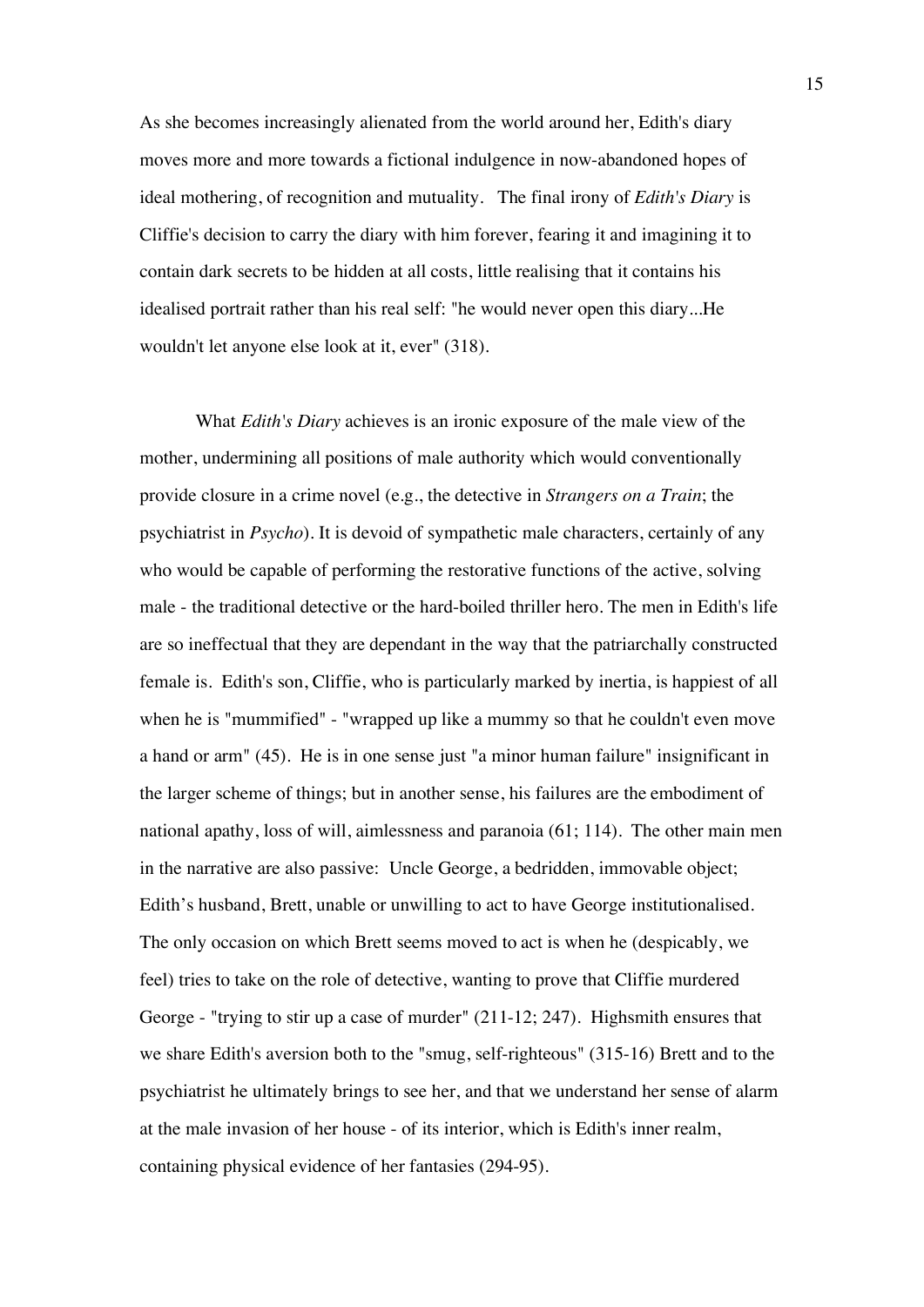Highsmith leaves unresolved the question of how far Edith herself is responsible for her son's weakness. She is no monstrous mother responsible for the mental derangement of a psychopathic son. Nevertheless, Cliffie commits a murder and Edith carries a share of the guilt, not just in being overly protective or in having helped to shape his attitudes but in not trying to avert the murder of George. She has failed to "say the words" ("*criminal act...*even *possible murder*") when she realises Cliffie has been experimenting with overdosing George (167-69). She goes out for a walk when she knows George might be in a dangerous condition, ultimately, on the day that Cliffie does murder him, lingering off-stage and deliberately suppressing her suspicions (192-99). Edith's silence about the fact of murder is in a sense just a further manifestation of her instinctive suppression of unpleasant realities. We have, however, been drawn so fully into her subjective experience that we do not morally judge her silent assent to the murder of George. The murdering son has, in effect, acted on Edith's unspoken wish; he has put an end to a crime (the abandonment to her care of an utterly disagreeable, incontinent old man) inflicted on her by the male world, and if anything our tendency is to share Edith's fleeting thought that George's death represents "great progress" (209). Cliffie has served her interests in a way that her liberal conscience would never have allowed her to do. There is nothing romanticised or redemptive about his contempt for society's moral norms, and in contrast, for example, to Cody in *White Heat*, he has no intense feeling of devotion to his mother that might act as a foil to the coldly impersonal machinery of law and society.<sup>13</sup> But Cliffie's blackly comic maladjustment ultimately comes to seem less criminal than the behaviour of the normative male figures of Brett as detective and the psychiatrist he brings to see Edith - men who, between them, are responsible for Edith's death at the end of the novel, an ending which is, as the dust jacket proclaims, "more terrifying than mere murder."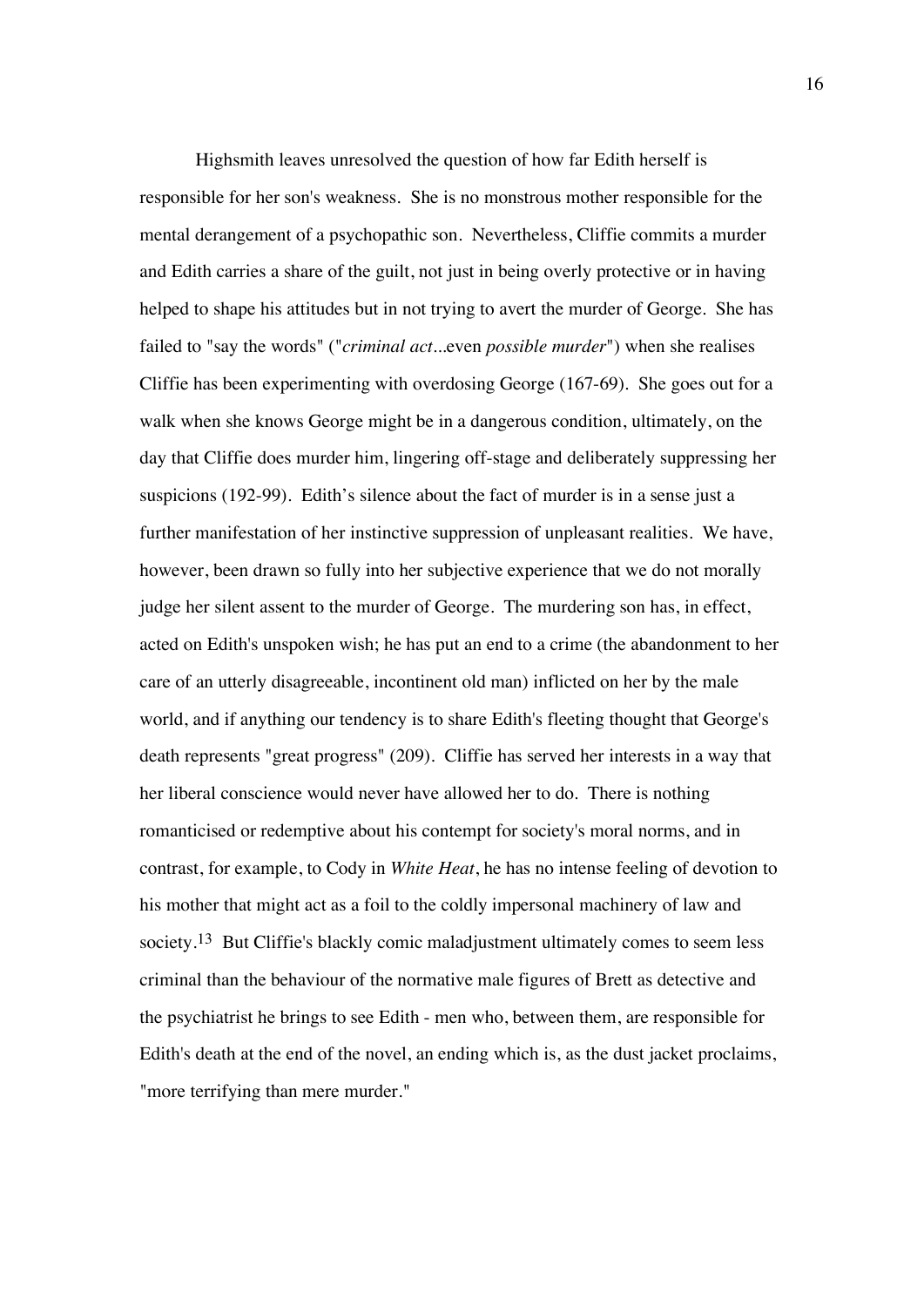#### **The murdering mother**

Highsmith's Edith is overly anxious to conform to the ideal of the protective, nurturing, compliant mother figure; like Mrs Bates or Mrs Bruno, she is guilty of an excess of these conventional maternal qualities. Bad mothering can alternatively, however, be associated with a repudiation of such "feminine", self-sacrificing traits with an inclination towards tough, masculine forms of behaviour, leaving children damaged either by maternal deprivation or by maternal power, aggression and violence. The stereotype is succinctly expressed in Raymond Chandler's *The High Window*. Mrs Murdoch, ultimately exposed as a murderess, is introduced as the antithesis of femininity: "She had a lot of face and chin. She had pewter-coloured hair set in a ruthless permanent, a hard beak and large moist eyes with the sympathetic expression of wet stones. There was lace at her throat, but it was the kind of throat that would have looked better in a football sweater" (10).

Like the overindulgent mother, the harsh, destructive mother of male noir is not necessarily, even when she is a killer, a wholly negative figure. So, for example, irony reshapes the image of maternal guilt in Jim Thompson's *The Grifters* (1963), a blackly humorous noir portrayal of one of the toughest and most phallic of mothers, Lilly Dillon. Although she is for the most part represented from a male perspective (that of her son, Roy), Thompson's clipped, ironic style ensures that she is also neither a monstrous nor an evil feminine figure but one whose faults and crimes come to seem an inevitable part of the brutal world that his novels create; we sympathise with Roy, but also see the blindness and unfairness of his view of Lilly; we are given enough information to understand her actions and see them as having their own kind of legitimacy.14 The "male look" may dominate, but it is so fully ironised that we see *through* it to the perspective of the mother:

Roy lit a cigarette, glancing at her over the match; more irritated than interested in what she was saying. What did it all amount to, anyway? Maybe she'd had a tough childhood - although he'd have to take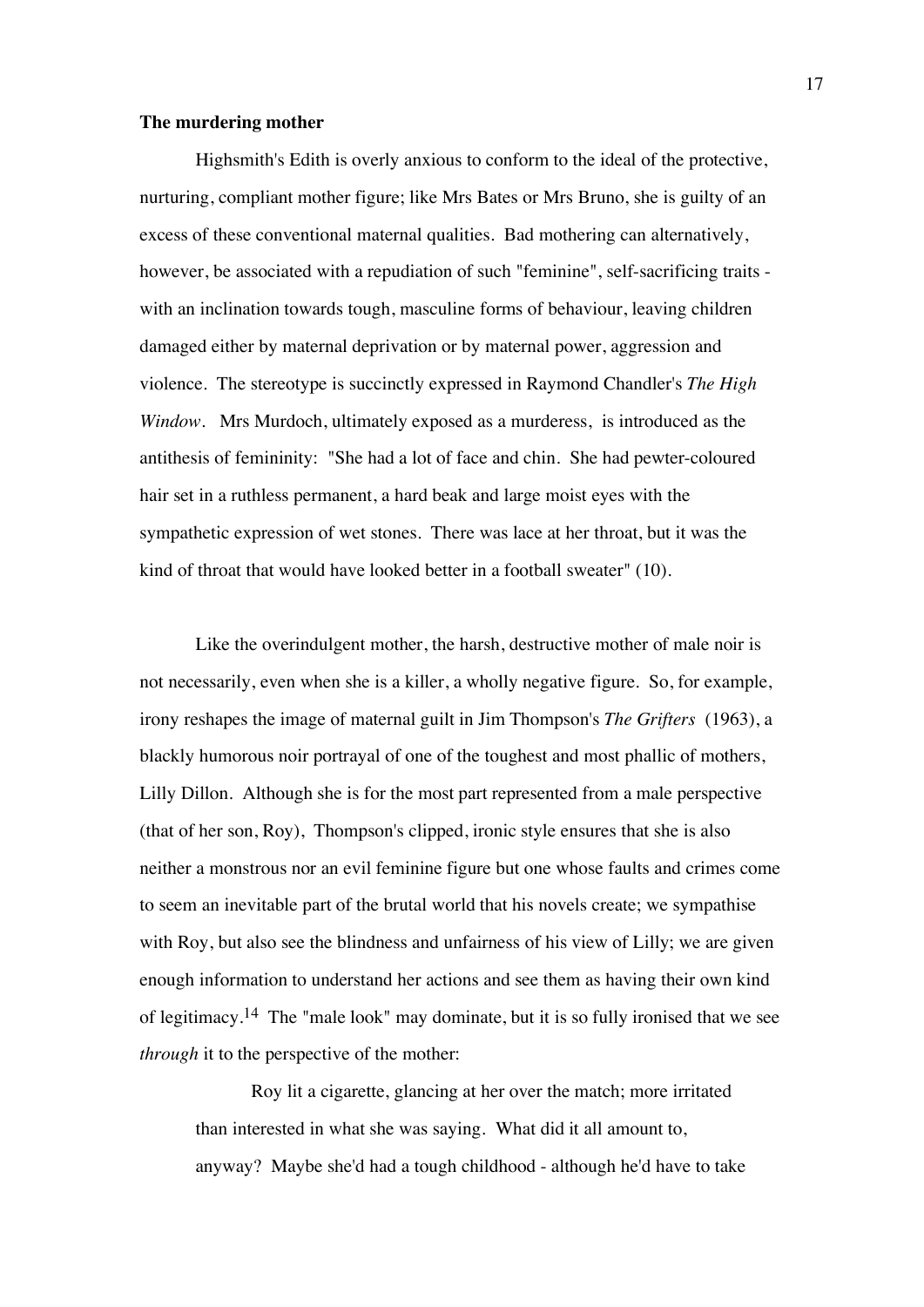her word for that. All he knew about was his own. But having had one, and knowing how it felt, why had she handed him the same kind of deal? She knew better. She hadn't been under the same ugly social pressures that had been brought to bear on her own parents. Why, hell, she was married and living away from home at about the age he'd finished grammar school!

Something about the last thought dug into him, cut through the layered rationalizations which warmed him in their rosy glow while holding her off in outer darkness. Irritably, he wondered just how soon he could decently break out of here. (109-10)

 Lilly kills, in self-defence and by accident, both her son's mistress and her son, and the unremitting self-discipline that keeps her going pulls her back from despair to deliver her last line with tough-guy cynicism: "'Well, kid, it's only one throat, huh?'" But we see clearly Roy's refusal to give Lilly a "recognizing response" and his evasion of any responsibility for his failure to "break out" of his own delusions and rationalisations; we give considerable weight to Lilly's story, to her own account of her past poverty and deprivation (109-10) and her explanation of what Roy perceives as her bad motherhood: although certain "ineradicable instincts" survive, her motherly impulses have by and large "eroded and atrophied," leaving her with "a fatalistic do-or-be-damned philosophy which could accommodate itself to anything but oblivion" (6-7).

The focus of the narrative, however, is Roy Dillon, and Lilly's main function is (as in more matrophobic crime stories) explanatory: "She was what she was, and thus Roy had become what he was" (49). Roy, who taunts her (30-1) by sardonically sending her "gooey sentimental" Mother's Day cards, is determined to maintain his self-protective hardness by denying his connection with her (holding her off "in outer darkness"). What the narrative moves towards, however, is his ultimate realisation of his Oedipal attachment to his mother, and his own death is precipitated by his fantasy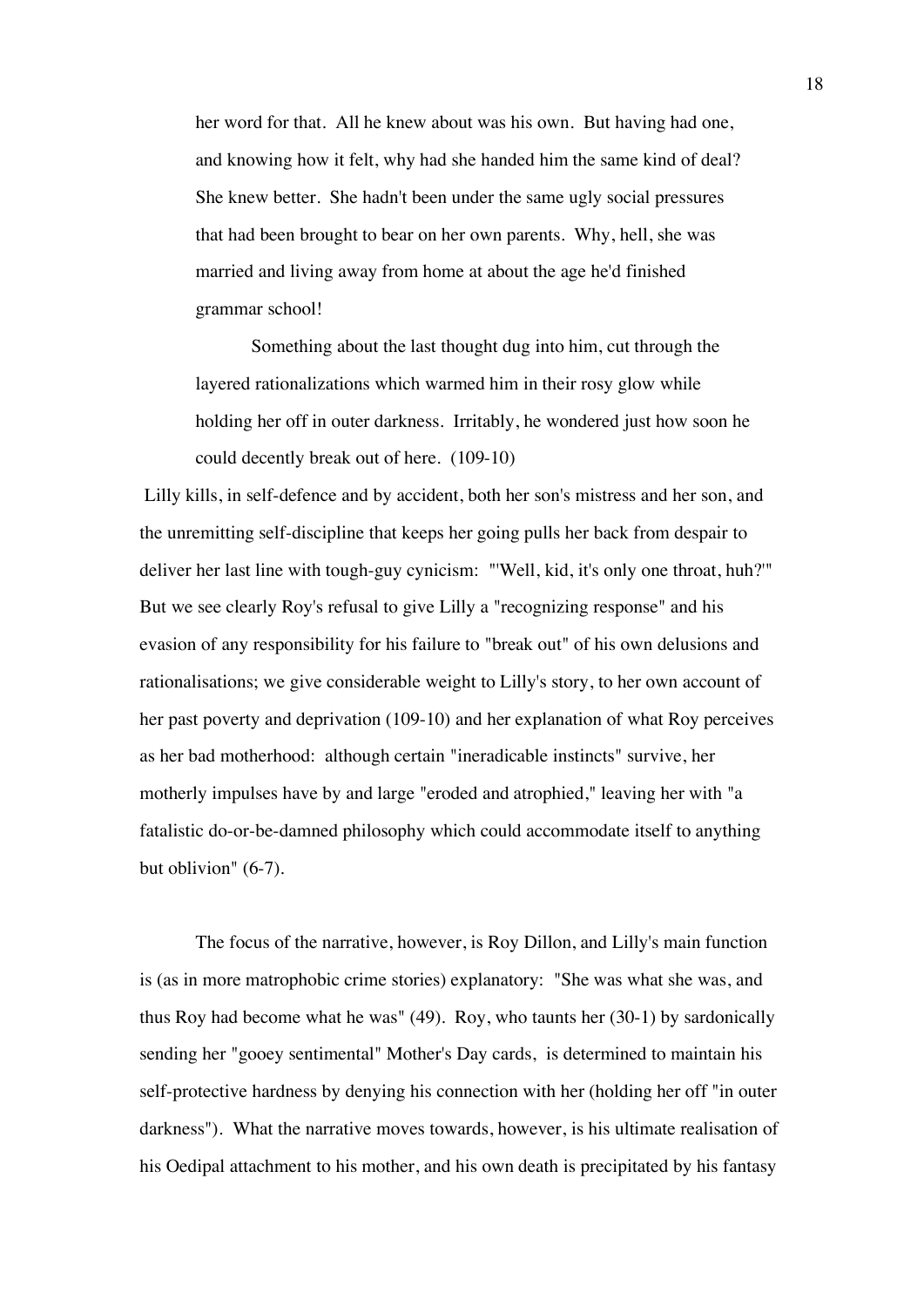of "keeping" her. With his final recognition of the forbidden, "unadmitted bond" between them comes an ironic determination (ironised both by his mixed motives and by his "miscasting" of Lilly) to assume the dominant male role of "the pimp disciplining his whore" or "the wise and strong husband taking his frivolous wife in hand": "And so he must protect her...Keep her available..." (183).

*The Grifters*, then, demonstrates the extent to which a powerful example of male noir can modify our responses to the "bad" mother, but it does not go very far towards making the mother a subject in her own right. Margaret Millar, writing during roughly the same period as Jim Thompson, makes the female voice much more central to her ironic pictures of corrupted social and familial relationships and of a world in which "evil and fear grow like cancer cells, inexorable, aimlessly destroying" (*Iron Gates*, 210). Amongst her guilty mothers are some who are unquestionably less forgivable than Lilly Dillon. For example, in a novel of maternal revenge, *Beyond This Point Are Monsters* (1970), Millar creates a possessive mother who begins by killing her husband and ends by imprisoning her son's murderer, treating him as a surrogate son: over-mothering is his ultimate punishment. Like *Beast in View* (1955) and *A Stranger in My Grave* (1960), this is a novel which could well be taken to support the observation that thrillers as a genre speak primarily "from the patriarchal position" (Kaplan 129). Millar's interest in the female perspective, however, also leads her to make extensive use of the mother's subjectivity in a much earlier novel, *The Iron Gates* (1945). Here, two maternal perspectives are created, that of a naive/angelic biological mother and that of a treacherous/phallic stepmother, a strategy that generates a more sympathetic understanding of both mothers as well as a sense of shared guilt. The close third-person narration brings us at the outset into contact with both the conscious and subconscious mind of the wicked step-mother figure, Lucille, who herself has a dual nature. She is haunted by the crime she has committed, and we feel intensely both her burden of guilt and inner division: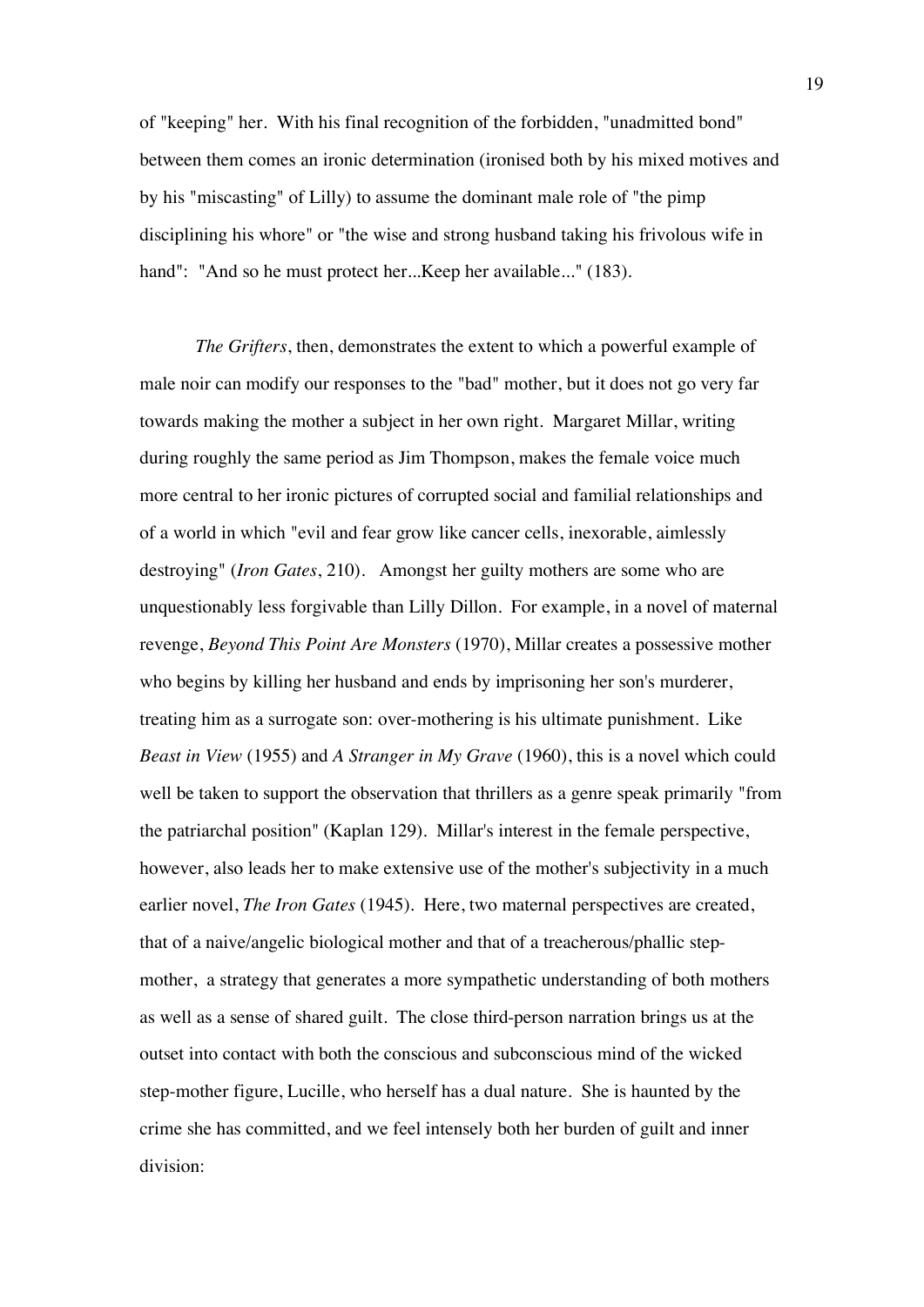She...caught sight of herself in the mirror. She had forgotten the mirror was there, and for an instant, before she had time to set her face, she seemed a stranger, a lady in a mirror, no longer young...She paused to look at the stranger, smiling faintly because it was only a game, yet uneasily because games were never just games, Andrew said, there had to be some motive behind them. Perhaps even after fifteen years that was how she still felt, like a stranger in the house, visiting someone else's husband and someone else's children. (12)

Lucille experiences a terrifying rift between her inner turmoil and her conventional social self - perfectly adjusted, reasonable, tactful, the self she "makes up" when she looks in the mirror (34), trying so hard to replicate the ideal image of the good mother that she wholly suppresses her other self. Even before her mind finally disintegrates (leading to her suicide), she experiences what we retrospectively recognise as a kind of self-estrangement, a displacement of the murder on to an imagined, hideous figure, a man with an axe rumoured to haunt the park where the good mother, Mildred, died a figure so grotesque and terrifying that she is unable to recognise it as an image of her own dark side. Characteristically of Millar, the "good mother" also carries a share of the guilt. Culpably passive and naive, she has left a wholly "innocent" diary that unwittingly reveals both the guilt of her best friend, Lucille, and her own fatal compliance and obtuseness.15 The male figures who play a part in this maternal drama are flawed and equivocal. The psychiatrist, the detective and the husband/father all seek to interpret and judge, but their understanding is limited and the "justice" they try to dispense is at best imperfect and at worst criminal: the father figure, for example, seeking redress against the woman who has destroyed the ideal nurturing mother, succumbs to the inexorable "contagion" of evil and himself becomes a murderer.

Millar's representation of the subjectivity of the mother to some extent, then, constitutes a movement away from more conventional male treatments of maternal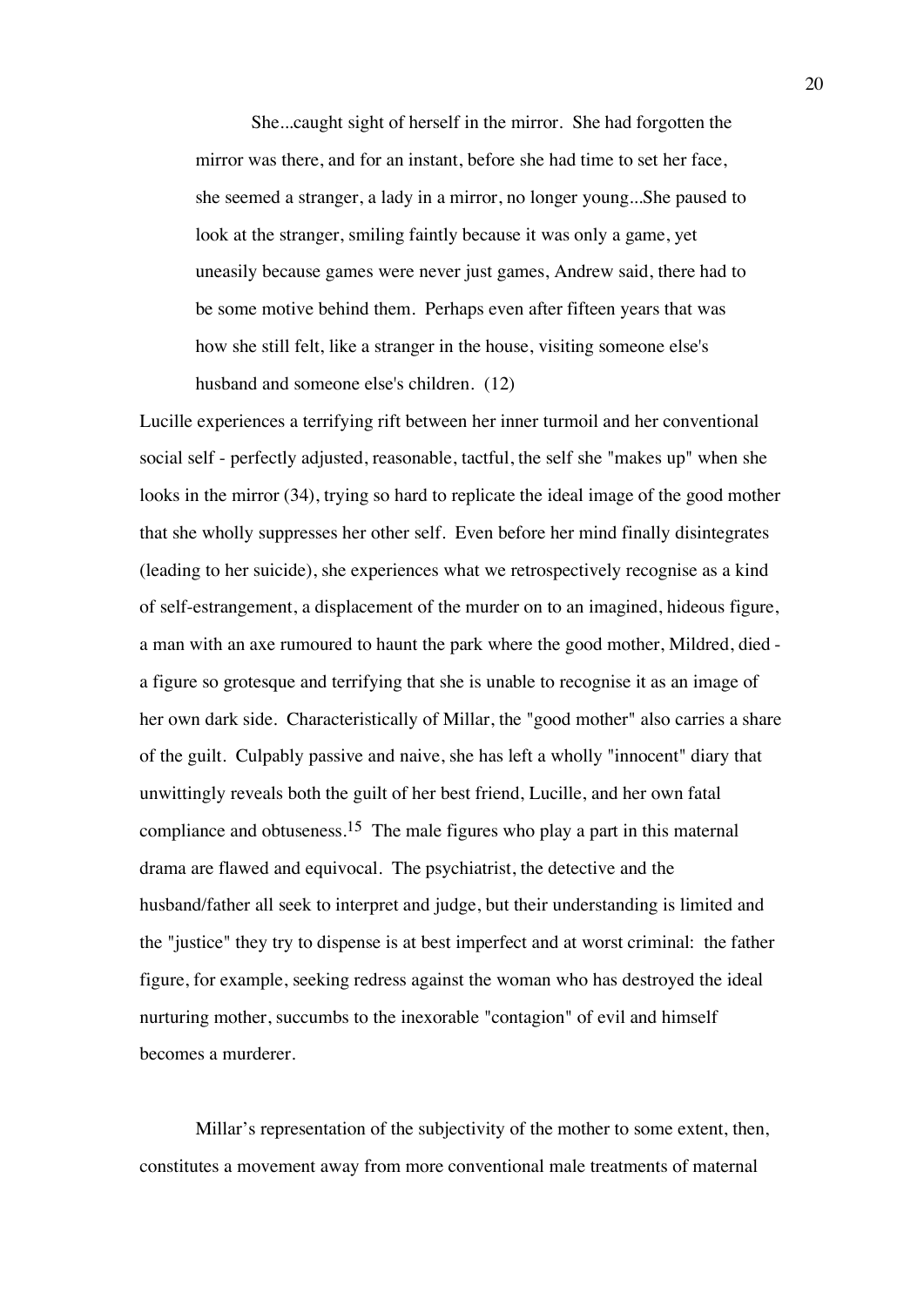guilt, but she nevertheless leaves certain stereotypes more or less intact: we may pity and come closer to the mental anguish of the evil stepmother and may see, with a sense of pathos, the innocence of the nurturing mother, but the women upon whom the plot centres have still enacted a drama in which both are guilty and in which female "goodness" can only be the weakness of a murderee or the mask of a murderer. In the work of later female crime writers, however, we can see representations of the murdering mother which handle the nurturing/destructive duality in more complex ways, much more fully reclaiming the subjectivity of the mother and ironising all positions of male authority. They move towards the kind of re-visioning of maternal aggression that makes a film of the '90s like *Dolores Claiborne* so powerfully effective: that is, as Dolores' voice becomes (through "her" flashbacks) dominant, the narrative not only establishes her guilt (she did kill her husband) but validates her actions (she was right to kill him); the bitch (and witch) moves from being the suspected villain (the "monster" in her den) to being not just a victim but a heroine, and, as male judgements (paternal, legal) are undermined, she is recognised by her daughter as an "equal subject" *because of* (not in spite of) her capacity for violent action.

P. D. James' *Innocent Blood* (1980) makes far less outspoken claims for female strength, but nevertheless goes some way towards imagining the story of the mother who kills. In James' novel, as in *Dolores Claiborne*, the mother narrates as well as commits an act of violence, but here it is not the justified killing of a childmolester husband, but the murder of a child to protect her child-molesting husband, an act which her role as a mother makes all the more chilling: "At the trial the pathologist described the post mortem findings. Death had been by throttling; the neck was bruised with the marks of human hands. They must have been her hands. Who else's could they have been? But she couldn't remember touching the child..." (157-58). As in *Edith's Diary* and *The Grifters*, we see the mother's guilt in the context of a wider critique of a brutal and hypocritical society: the "bad mother" is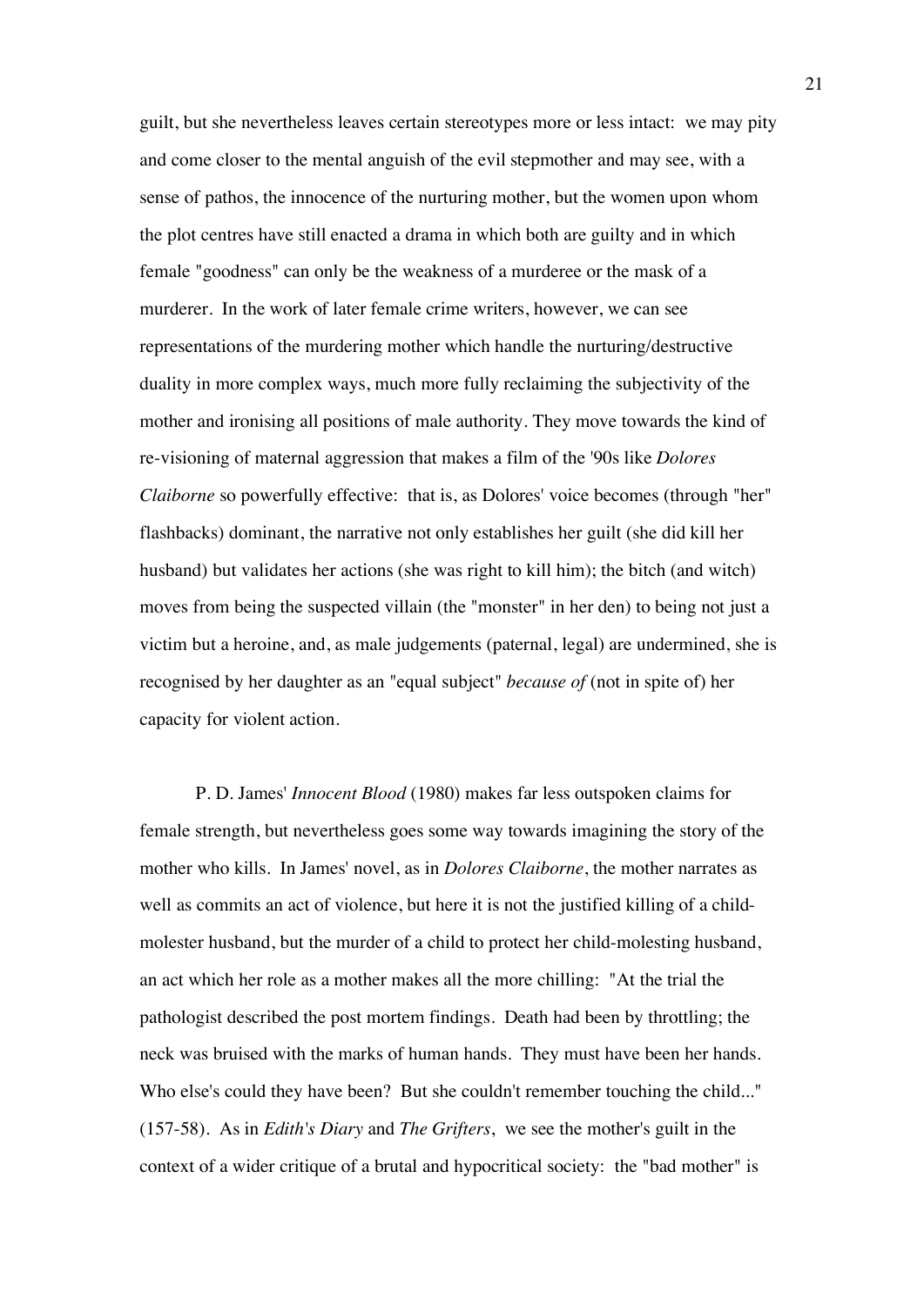forgiven; our sympathy is extended to her; weighed down by tragedies of her own, she is to be seen "as suffering woman rather than monster" (Daly and Reddy 117-23). The character of the mother, however, has more affinities with Lilly Dillon than with Edith. That is, she is a tough, masculine woman from a harsh background who has had to harden herself from an early age; long-absent and capable of murder, she reenters the life of her now grown child.

As the title suggests, this is an exploration of the burden of the past, the transmission of guilt and the impossibility of innocence (hence its noir character). Longing for an identity that is not just fabrication, an adopted daughter, Philippa, commits herself to unearthing a past which is capable of "touching" her, imagining at first that she can separate knowledge of this past from the way her present life is lived (35; 54). The main object in Philippa's subject formation is her biological mother, Mary Ducton, who is just being released after spending ten years in prison for child murder. Mary's own subjectivity is never as fully available to us as that of her daughter, but James has various means of counterbalancing the novel's focus on the daughter's quest for identity, allowing the mother to narrate the crime and giving her insights which establish her ability to reflect morally on the horror of her experience. Thus, Mary Ducton has from the outset knowledge that is always at the heart of the noir world, that there is no real way to insulate the present from the past. As a narrator, she is more distant from us than, for example, Edith: the story is written down ten years after the crime for a specific audience (her daughter) and it is shaped by knowledge of the way in which others (courts, psychiatrists) have interpreted her behaviour, as well as by a painful sense of society's abhorrence of such a crime; she distances herself from herself by writing in the third person. Nevertheless, her narrative is at the centre of the novel and not only gives us an extended account of how she experienced her role as a murderer but of the ways in which she felt her actions to have been determined by her own father's brutality (157; 166-67). What Philippa does not, however, learn from her mother's narrative is the still suppressed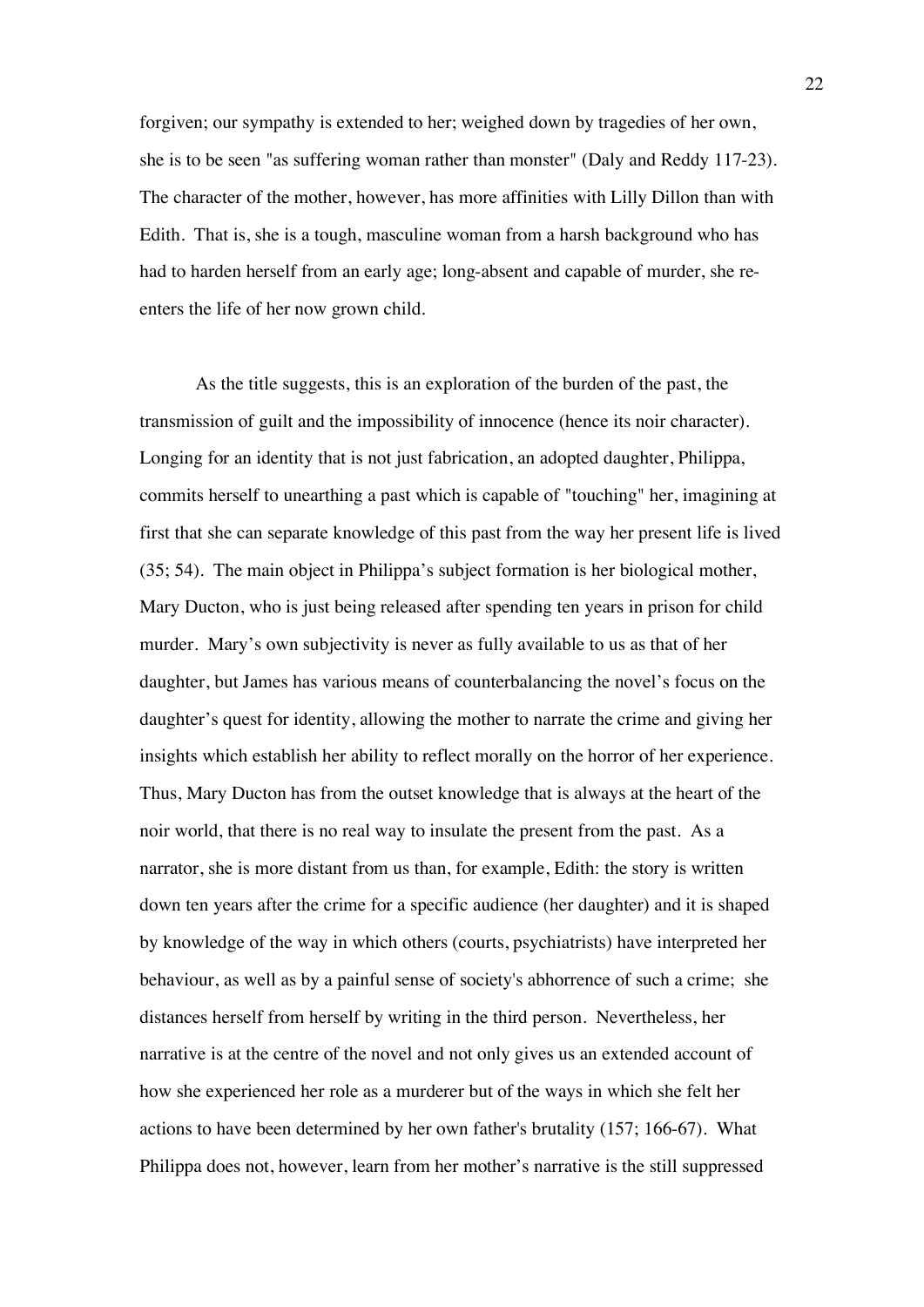truth which, for her, is more shocking than the offence for which Mary Ducton has been punished - that is, that she herself has been abused, unwanted and nearly killed.

From the first, Philippa is acutely aware that it is not possible to experience another's pain and fear, and it is thus only when she discovers how much pain and fear her mother had inflicted on her as a child that her ability to bear the burdens of the past is actually tested. The effect of this revelation is that Philippa, feeling a "dense confusion" (286-87), experiences the missing crime from the perspective both of the child and of the mother. She now understands much more fully both the "terror and anguish" of the child and the violent but divided nature of her mother, who has herself, of course, been both child victim and adult killer, and who now, because of her crime, "doesn't count as a human being" (296). This "painful self-knowledge" comes to Philippa as she wanders in the "dead city," the only glimpse in the novel of the noir city, derelict and decaying; the knowledge breaks down Philippa's selfabsorption; it makes her realise the extent to which she is "bound" to her mother, and also constitutes in a sense an inheritance of her mother's experiences - not just in the double vision of child and murderer but in the fact that her first impulse has been to tell her mother she wishes her dead (286-91), an act which she herself comes to see as the murder of her mother, who commits suicide that same night. By the end of the novel the daughter has at last fully encountered the "monster-mother", and, although the negative, destructive aspects of the mother cannot be gainsaid, a process of identification has begun, the recognition of "the human connection", of "the monstermother inside herself" and of "the universality within the monster". Having began her quest by asking "Who am I?", Philippa ultimately finds the answer only by entering fully "the den of the 'monster-mother'" (Daly and Reddy 119-23).

The figure of the guilty mother is framed by the failed figure of a nurturing mother ("the good step [adoptive] mother") on the one hand and, on the other, by weak and corrupt father figures, Philippa's child rapist father and her incestuously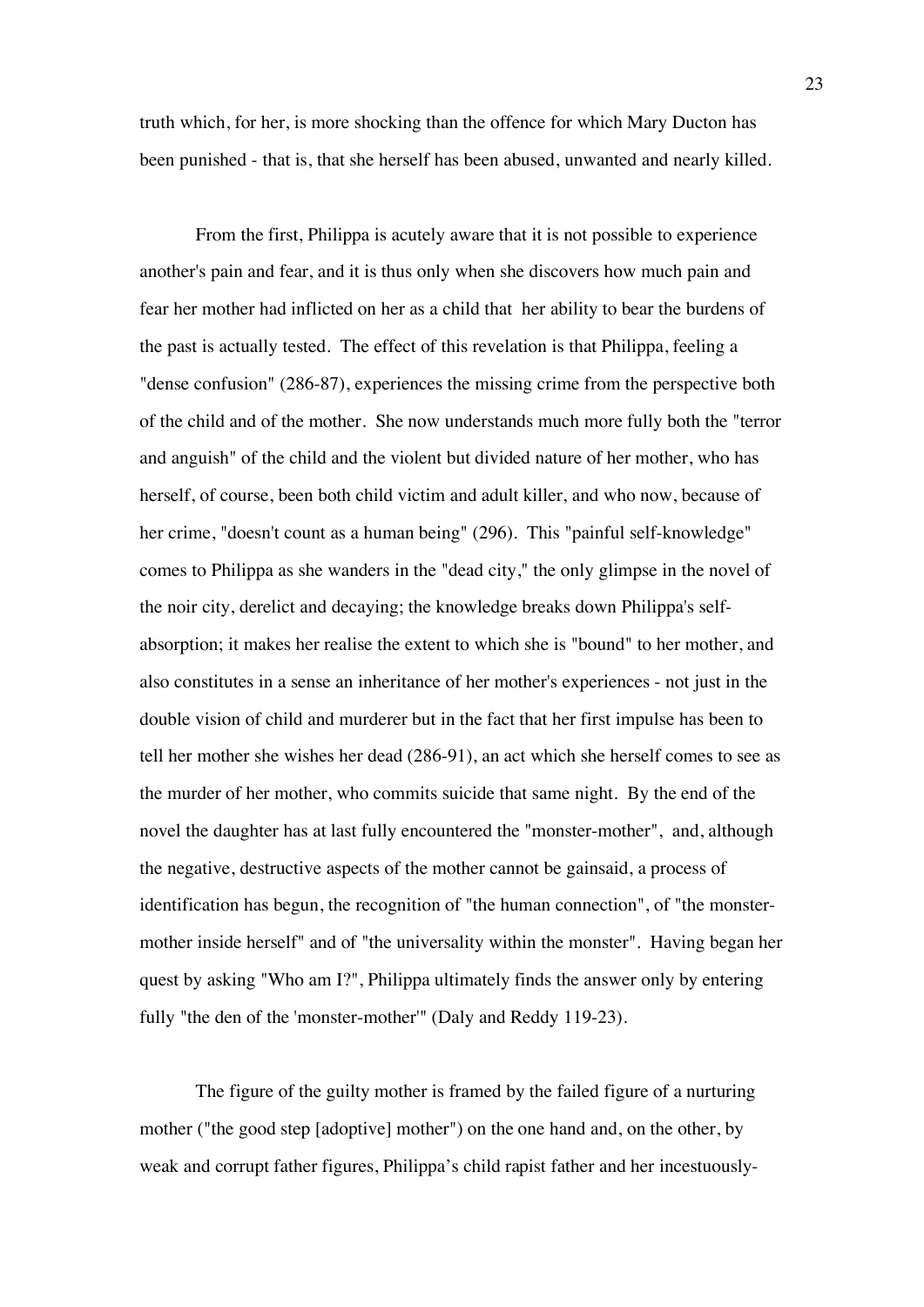inclined adoptive father. The men in the narrative who occupy the two male roles which often dominate the male thriller - detective and psychiatrist - are, as in *Edith's Diary*, compromised, weakened figures who carry no normative authority. So Scase, father of the murdered child, is to some extent fulfilling the role of the detective, hunting the criminal, planning to bring her to justice, but in contrast to the traditional detective he has no secure male identity - indeed, it is the insecure, threatened masculinity of a "nonentity" (70) which makes him cling to the knife he carries like a "potent extension of himself" (123). Maurice Palfrey, Philippa's adoptive father, is a sociologist whose function is very similar to that of the conventional figure of the psychiatrist, that is, the provision of an authoritative patriarchal judgement with the intention of explaining the crime and its ramifications - of upholding "certain abstractions: good public order, a pleasant life, natural justice...the universal religion of liberal humanism" with which Philippa herself has been inculcated (99-100). Maurice takes it upon himself (138-39), for example, to contextualise the narrative of the crime written by Mary Ducton (a murderer's rationalisation), but James makes sure we see the limitations undermining the authoritativeness of his judgement. When Maurice reveals the true extent of Mary Ducton's guilt (273-78), he keeps back knowledge of another sort of parental betrayal. It is not only, as Philippa suspects, that he has adopted her as "experimental material" to prove his theory that a child is the creature of its environment; we later discover that his own paedophilic urges (urges that also motivated Philippa's rapist father, Martin Ducton) motivated the adoption (272; 280). In the characterisation of Maurice, both the scientific and the fetishistic male gazes are condemned, and when he at the end takes over and sorts things out, we see it far less as the legitimate ordering of a traditional figure of masculine authority than as a cynical repression or "silencing" of the few weeks during which Philippa experiences a strong bond with her mother. The relationship between Philippa and her mother brings many moments of intense present enjoyment, and this brief idyll of mother-daughter unity comes to seem the most positive, if also the most vulnerable, relationship in the novel (see, e.g., 182, 255 and 311).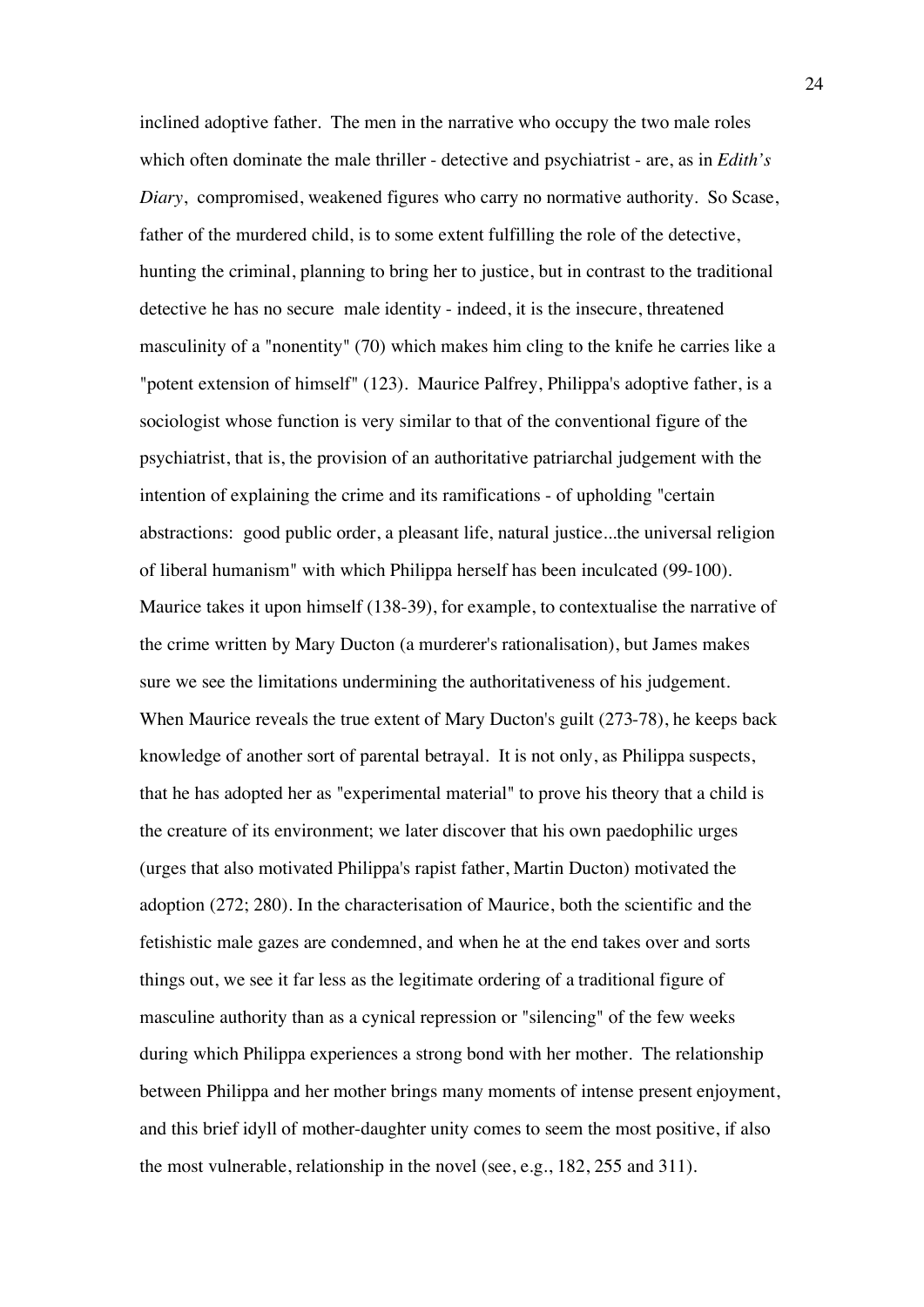## **Spoiling daughters**

The intense mother-daughter relationship that is formed in *Innocent Blood* acts to counterbalance James' ironising of innocence, establishing an interlude, however transient and fated, during which the harsh realities of the noir world recede. What this suggests, perhaps, is that where both of the characters in the central motherchild relationship are female, the crime plot is more likely to be temporarily displaced or superseded by the more conventionally melodramatic elements in the text, such as pathos, the appeal to sentiment and emphasis on emotional moments unqualified by irony or cynicism (Bratton 162). Arguably, this is also true in male crime fiction, in which this is, of course, a highly unusual central pairing.

Probably the most famous example of a mother-daughter plot structure in male noir is James M. Cain's *Mildred Pierce* (1943), the least typical of Cain's novels and one in which crime (or potential crime) is secondary to family melodrama, giving us a more sympathetic insight into the position of the mother and bringing to the fore questions of female identity and matrilineal inheritance. In contrast to the heroine of the film version (1945), the Mildred of Cain's novel does not shoulder the blame for another's crime (her daughter Veda's murder of Monty). Instead, her crime of bad mothering nearly leads Mildred herself to the act of murder, when she tries to kill the monster she has produced. The account she gives to Bert of the attempted strangling of Veda is mediated in the novel by the "objectifying" commentary of the thirdperson narrator, which obviously distances us from Mildred's own interpretations and emotions, but also allows Cain to deploy an irony that, on the whole, increases our sympathy for Mildred. Thus, the attempt to strangle Veda, the central "crime" of the narrative, is heavy with irony: "But it wasn't at Monty that she leaped, her husband, the man who had been untrue to her. It was at Veda, her daughter, the girl who had done no more than what Mildred had once said was a woman's right. It was at a ruthless creature seventeen years younger than herself..." (548). That is, it is a young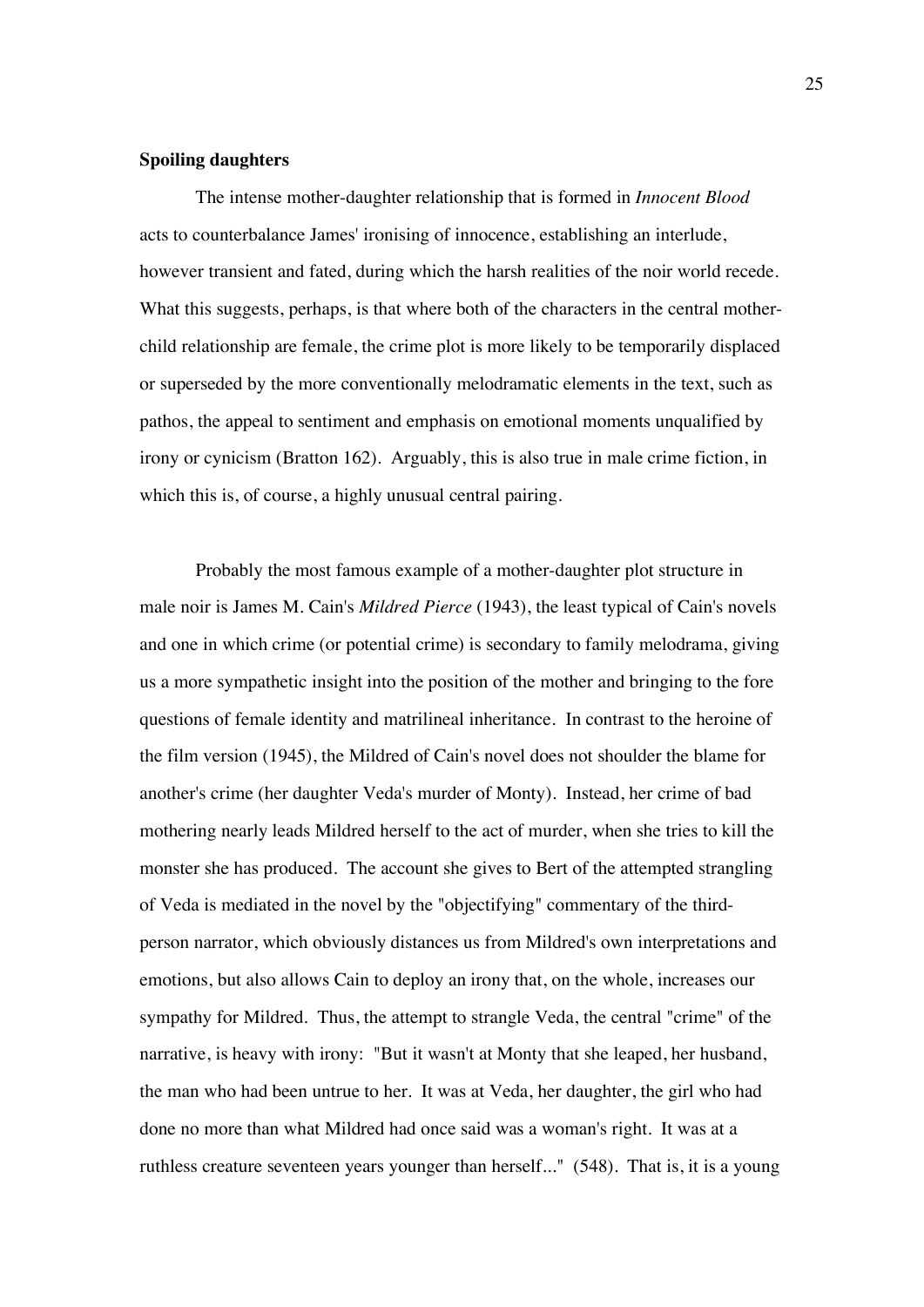woman who shares the hard, sharp, unyielding qualities that mark Mildred herself out as a phallic mother. The irony works here to remind us of Mildred's life-long struggles, dominated by the Depression; it also serves to underscore the extent of her blindness and the pathos of her situation. When Mildred thinks she is responsible for "strangling" Veda's voice, for example, she believes she has "destroyed the beautiful thing that she loved most in the world..." (550). She has not, in the event, destroyed either Veda or her wonderful voice (which Veda only pretends to have lost), and we are left in the novel with the final, redeeming irony that Mildred's only "real" act of violence is the metaphoric severing of her excessive attachment to Veda: (552-53) "What it cost her to swallow back her sobs...and draw the knife across an umbilical cord, God alone knows."

 In the novels of Barbara Vine, family structures are considerably more complicated than the one created in *Mildred Pierce*, and the problematisation of maternal identities is correspondingly more complex. Vine has been called Rendell's "*éminence noire*" - her more domestic but more disturbing alter-ego.16 The domestic settings of such novels as *A Dark-Adapted Eye* (1986) and *Asta's Book* (1993) are perceived through the eyes of female characters who feel impelled to give accounts of their family circumstances which would be impossible for the male characters to provide. Thus, for example, in *A Dark-Adapted Eye*, Daniel Stewart, the man who wants to tell the story of Vera as a murderer, remains off-stage and ultimately gives up, frustrated by the fact that the mystery cannot be fully resolved, whereas the female narrator, Vera's niece, is able to cope with this lack of closure. In *Asta's Book*, there are two women who construct detailed family narratives (Asta herself as a diarist and her niece, Ann Eastbrook, supplying the framing narrative); what the men, in contrast, construct are model houses and genealogies. The "heart of the mystery" (295) in these female narratives is motherhood itself - in both cases, an experience so intense and so important that it seems to justify the crimes committed, even if it is not (in the case of Asta) or may not be (in the case of Vera) biological motherhood. Both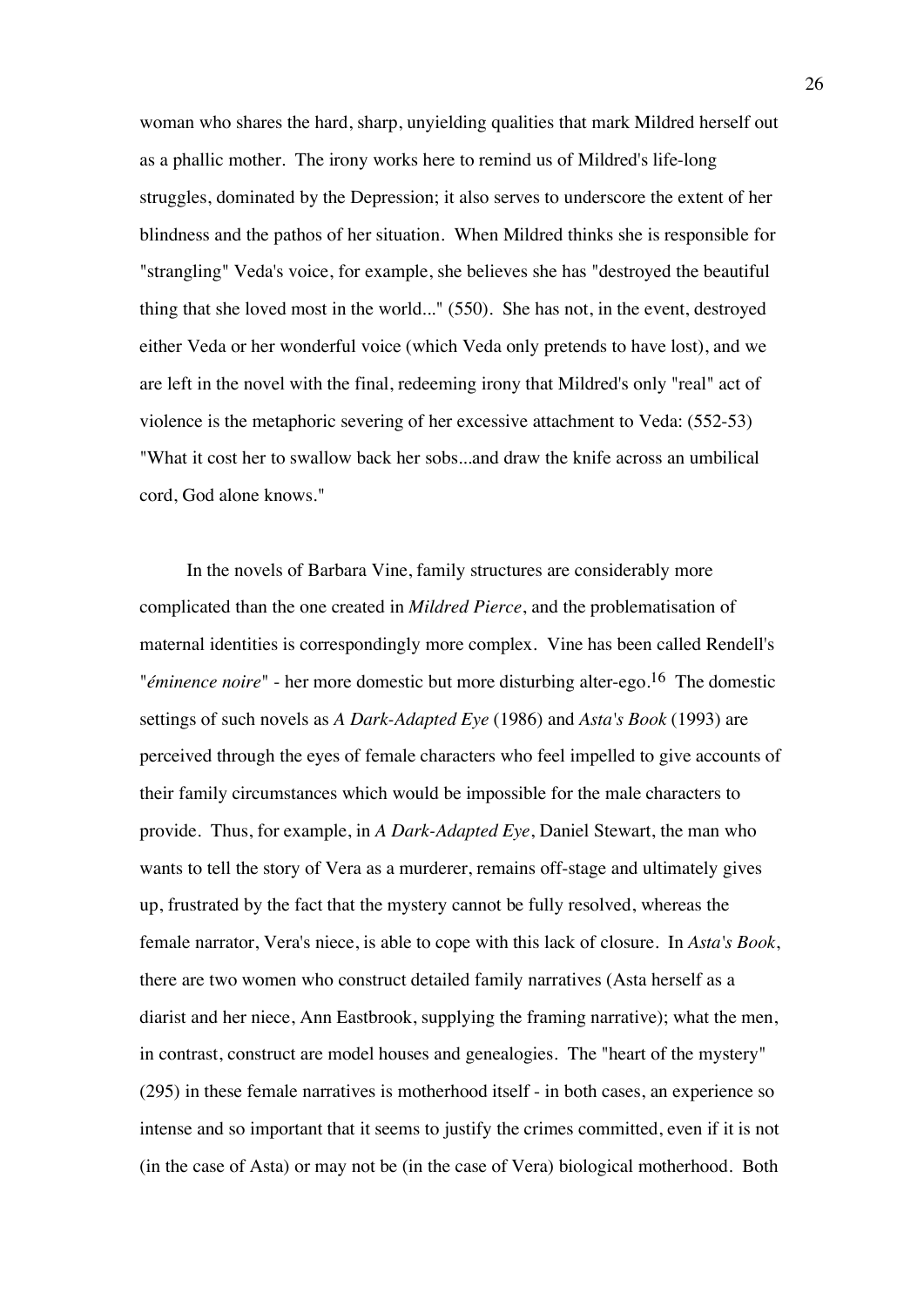novels foreground the emotional character of mothering by making "a bizarre question of genesis" (291) a key element in the plot. By throwing the actual identity of the child open to doubt, the mother as a "choosing subject"17 is made central, and the *choice* of mothering a child becomes the main factor determining the "terrible converging of human lots" (218).

What Vine insists on most strongly is that we recognise the positive, redemptive aspects of this intense maternal devotion at the same time that we see its destructive potential. In the novels of Highsmith and James we have seen the nurturing mother/destructive mother duality broken down: that is, it is presented in *Edith's Diary* as different aspects of an acquiescent personality and, in *Innocent Blood*, as different phases in the life of a mother who is capable of both destruction and love. In Vine, however, actual violence (Vera's murder of Eden) grows directly out of the violence of Vera's maternal devotion. Like Mildred Pierce, Vera is driven by motives which are "rooted in their time" (25) and by an obsessive maternal attachment, first to her sister/daughter Eden and then to Jamie, who may be either her son or Eden's. As in *Mildred Pierce*, excessive mothering makes a monster of the daughter, "a snake in the grass, a cruel tormentor" (283), and the mother figure is finally driven to violence, though here not to an abortive effort to strangle the viper she has nursed but to a spectacularly bloody murder. In spite of the fact that she does actually commit murder, however, Vera Hillyard is a character to whom we are asked to respond more emotionally than we do to Mildred Pierce: although she in many ways remains a mystery to us, the intensity of her maternal devotion is more fully presented, and, in contrast to the permanently fraught relationship between Mildred and Veda, there is a powerful mother-daughter bond established between Vera and Eden, who begin by dearly loving one another. Vera has an equally powerful motherson bond with Jamie, whom she obsessively mothers in compensation for her sense of separation from others and for the fact that they deny her recognition: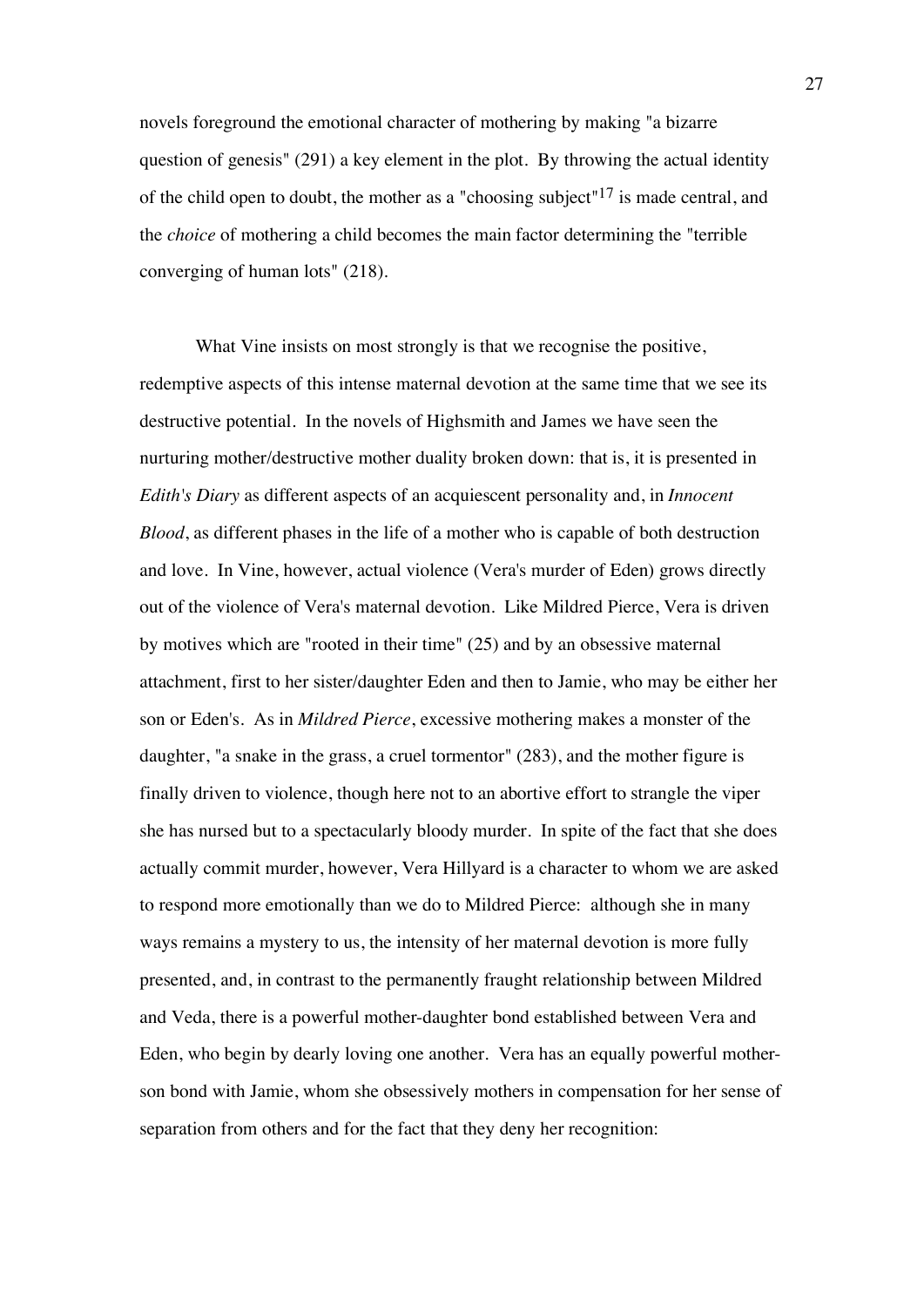Francis [Vera's son] had not returned with us and now, two hours later, he had not appeared. Vera, tucking Jamie up in bed, lifted her face from kissing him and said:

"They're so lovely when they're little and when they grow up they're just people. They're not like you, they haven't got your ways and they're more unpleasant to you than they are to their worst enemy." (192) Although this mother-son relationship is clearly a damaging form of possessiveness, the image of her "doting care" and "selfless love" comes to dominate the narrator's recollection of her, cancelling out her negative and destructive traits and making her seem "more sinned against than sinning": "you couldn't dislike a woman who loved a child so dearly as Vera loved Jamie" (292; 185).

The move towards a melodramatic emphasis on sentimental attachment and pathos is still more marked in *Asta's Book*, in which the actual crime is so far removed from the main plot that it is only secondarily "crime fiction" (even though bookstores shelve it, with other Barbara Vine novels, in the crime section). Vine's novel contains a violent murder, but one which is marginalised. The unsolved crime remains in the background of a narrative that instead focuses on a search for identity on the part of a daughter (Asta's favourite daughter, Swanny), who has discovered that she is not her mother's child.The central irony of *Asta's Book* is, in fact, that the "traditional murder" is in every way removed from Asta and the life she leads, but that, out of her longing for an idealised mother-child relationship (a perfect child, perfectly mothered), Asta lies to Swanny and denies her knowledge of her parentage. Although Asta feels herself completely separate from the sordid crime committed in the Roper family, her silence and secrecy about Swanny's origins ironically allow a supposed connection to grow within Swanny into a monstrous delusion that she is the daughter of a sluttish woman and a murderer. Thinking she is the "lost child," Edith Roper, Swanny becomes what she imagines Edith would have been, speaking with a working-class accent, dressing herself like a bag lady, creating an alternative self that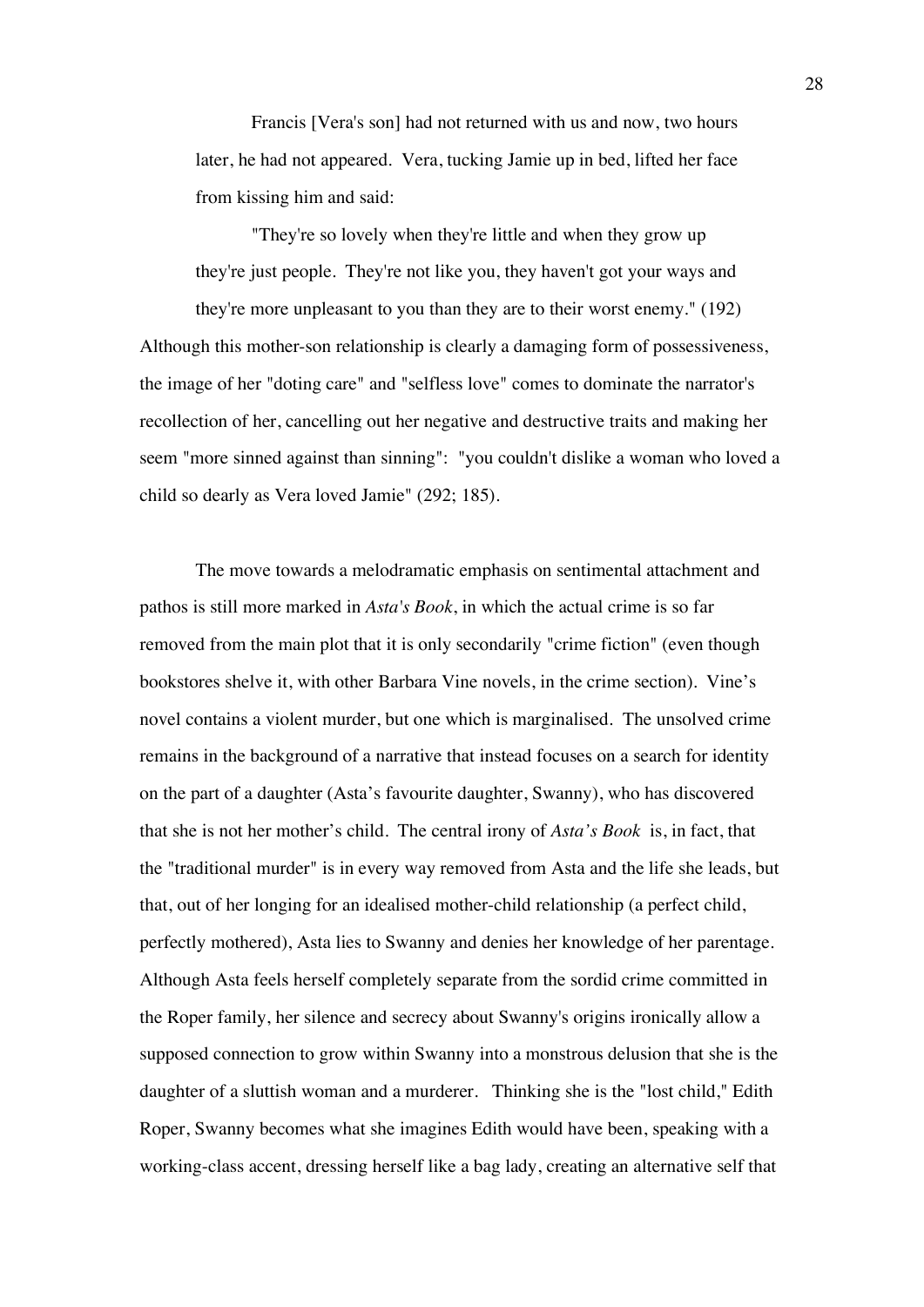gradually absorbs the old Swanny: "Destiny had been cheated and it was for her to put things right. Or, believing herself to be Edith Roper, she *wanted* to be her, she had found an identity at last..." (308-9). Although, at the very end of her life, "Edith" goes away, Swanny still gives "the impression of a great fear and a great horror just contained" (370).

As in *A Dark-Adapted Eye* and *Mildred Pierce*, the mother at the centre of the plot is a woman overly anxious for the success of the daughter whose life she ultimately damages. She projects her "secret desires" (93-4) on to the child she clandestinely substitutes for her own still-born baby and is unable to bear the thought that either the daughter or the relationship will be less than ideal. As "inordinately proud" of her daughter as Mildred is of Veda, Asta takes particular pride in her social success, and it is, ironically, a published photo of Swanny at the height of her success that draws forth the poison pen letter which calls into question her whole identity: "'...you are really nobody...Off a rubbish heap, for all you know...'" (77). Having suppressed the true narrative, Asta can only have recourse to a desperate assertion of maternal rights: "You're mine" (204-5).

Like Vera and Mildred, Asta is a split mother, though in her case this inner division does not lead her to murder or attempted murder. It is in Asta's diaries that her divided nature becomes apparent - on the one hand, the effort to live out the role of "ideal mother"; on the other, her wish to achieve the writer's honesty of vision. Like Highsmith's Edith, Asta thinks of her diary as the one place where she can be free, but (also like Edith) she is a "mother-author" who feels compelled to narrate a false self, to create herself in conformity to the socially constructed "good" mother. Whereas Edith's "diary self", however, is that of a nurturing mother, it is Asta's public self that conforms to this ideal. In contrast, Asta's writing and story-telling self is boldly assertive; as a narrator of stories, she rejects sentiment and submissiveness as "bosh": "Sentimentality and tenderness, sensitivity and diffidence, it was all bosh.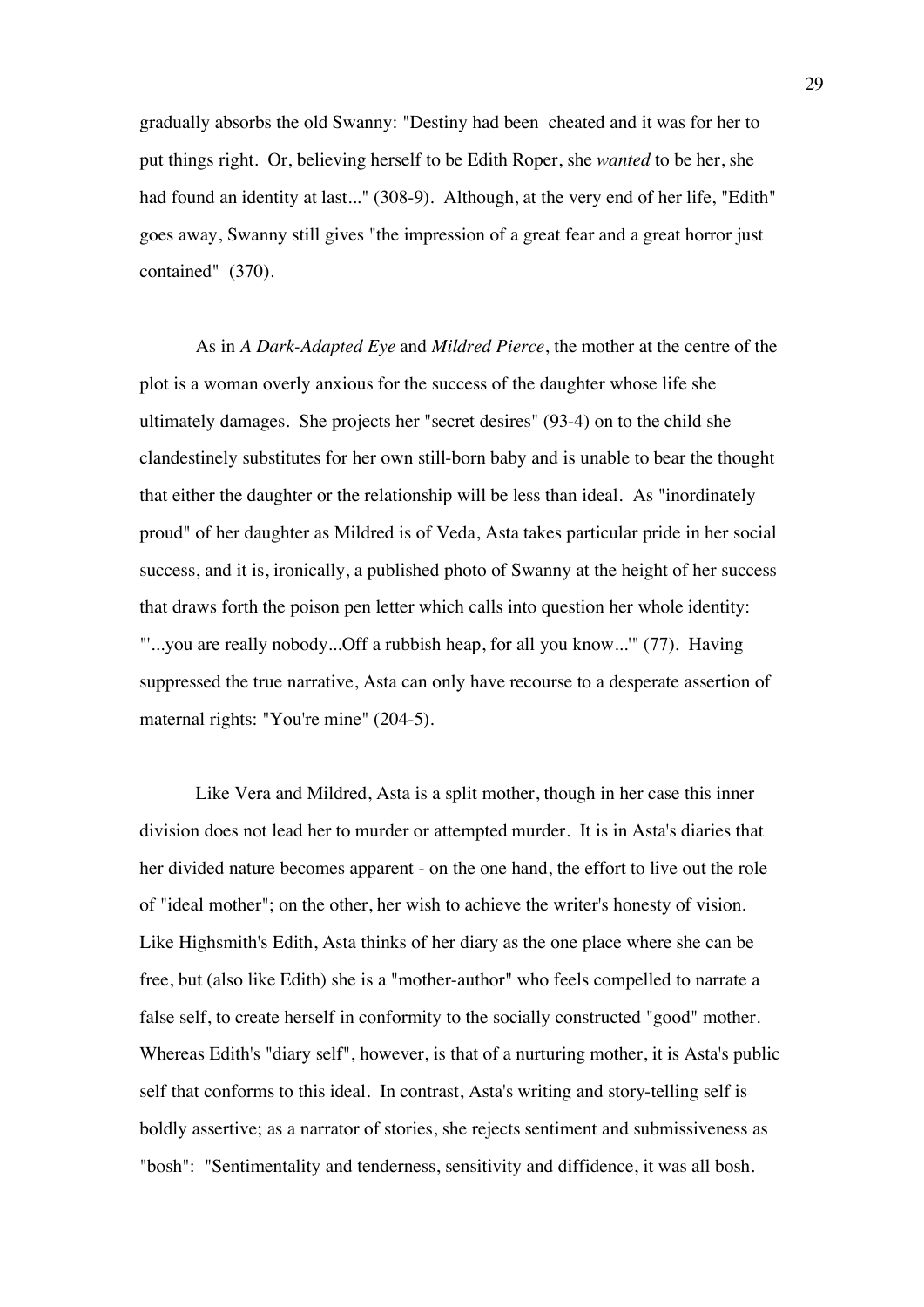Drama was what she liked, vitality and power. Many of her stories featured violent death" (72). But she cannot bring this sense of uncompromising assertiveness to bear on the submissions and evasions of her private life, and as the novel develops it becomes plain that her falsely unified ideal of motherhood has forced her to betray the writer's ideal of integrity. She has placed the truth about her own subjectivity (her act of choosing to mother) under erasure, excusing her silences and evasions by expressing the universal truth of human untruthfulness:

When I first started writing this diary I told myself I'd write down only the absolute truth. Now I understand that's not possible. It wouldn't be possible for anyone, not just me. All I can do is be honest about what I feel, I can do that, what I feel and what I believe in. Total openness about facts I can't manage and I've given up arguing with myself about it. I needn't tell lies but I can't tell the whole truth. (65)

Asta is a woman who can both mother *and* write, and her act of keeping a diary is a private defiance. What Vine explores, however, are the limits to this dual role, which are revealed in her silence about the truth of Swanny's birth. We never know whether the truth has been told in her private diary entries, but the missing page testifies to Asta's feeling that she must adhere to the conventions dictating the kind of self she can present (Daly and Reddy 5-10): that is, having created herself publicly in conformity to the myth of biological motherhood, she must destroy the page of her diary that would truly "record her [daughter's] arrival" and so disrupt or undermine the myth:

I had this great urge to write and just record her arrival and my happiness. Is there anything to compare with the happiness that follows great grief, when all is made good, like waking after a bad dream you thought was real? My girl, my daughter, at last I

Here a page was missing. (418-19)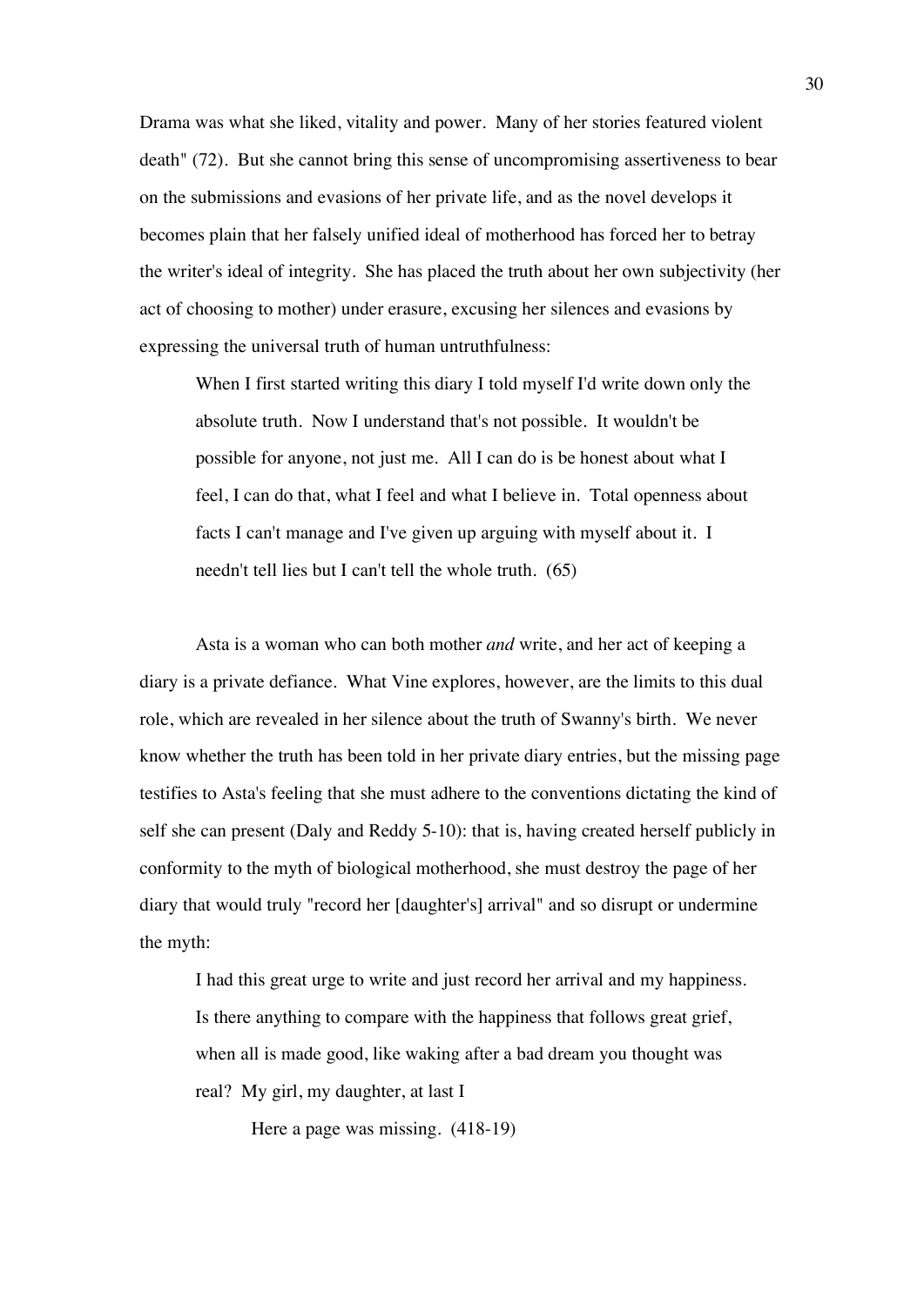Asta's adoption of Swanny and her assertion that Swanny is "hers" are implicitly acceptances of motherhood "as a choice essentially *separate* from biology, drawing a distinction between the ability to give birth and the decision to care for children" (Daly and Reddy 3-4). This cannot, however, be part of the narrative Asta herself feels able to tell, and her evasions ultimately lead Swanny to conclude that she comes from a world of violence and death, rather than from a world of love and birth.

Asta's suppression of the truth about Swanny's birth must be seen as a crime against her, inflicting on her psychological damage for which, at the time the story is set, there is no help (92). The revelation that there is a mystery concerning her birth preoccupies her for twenty years with its repercussions, engaging her in a fruitless quest that leads to "the ultimate madness and destruction of everything she had once been" (369). The division within Asta is bequeathed to Swanny as a divided identity, "divided into two by some strange illness of the mind, less and less herself..." (27). The effect of the revelation (or lack of a true revelation) is one of separation and isolation, a feeling that she is an outcast (95). She has been obedient and submissive, "the favourite daughter, the good wife" (292), kept by her mother and husband "in a kind of subjugation" and treated like a child. It is editing the diaries that transforms her into an independent woman, but she is simultaneously cut loose from the whole of her past identity and feels compelled to find another. The book's final irony, however, is a sentimental one: Asta, sick with longing for her Platonic lover's child, has unawares raised that child as her own favourite daughter (321). This happy secret, together with the presence in the text of the idealised male figure of Asta's Platonic lover, Harry Duke, considerably softens the noir elements of *Asta's Book* . The unrecognised family romance does not, however, cancel out Asta's crime against Swanny, which retains its disturbing character in spite of the love story that lies behind it:

Our need to know our own origins is deep-seated, is at the root of personality...This part of [Swanny's] life, its foundation in fact, was cut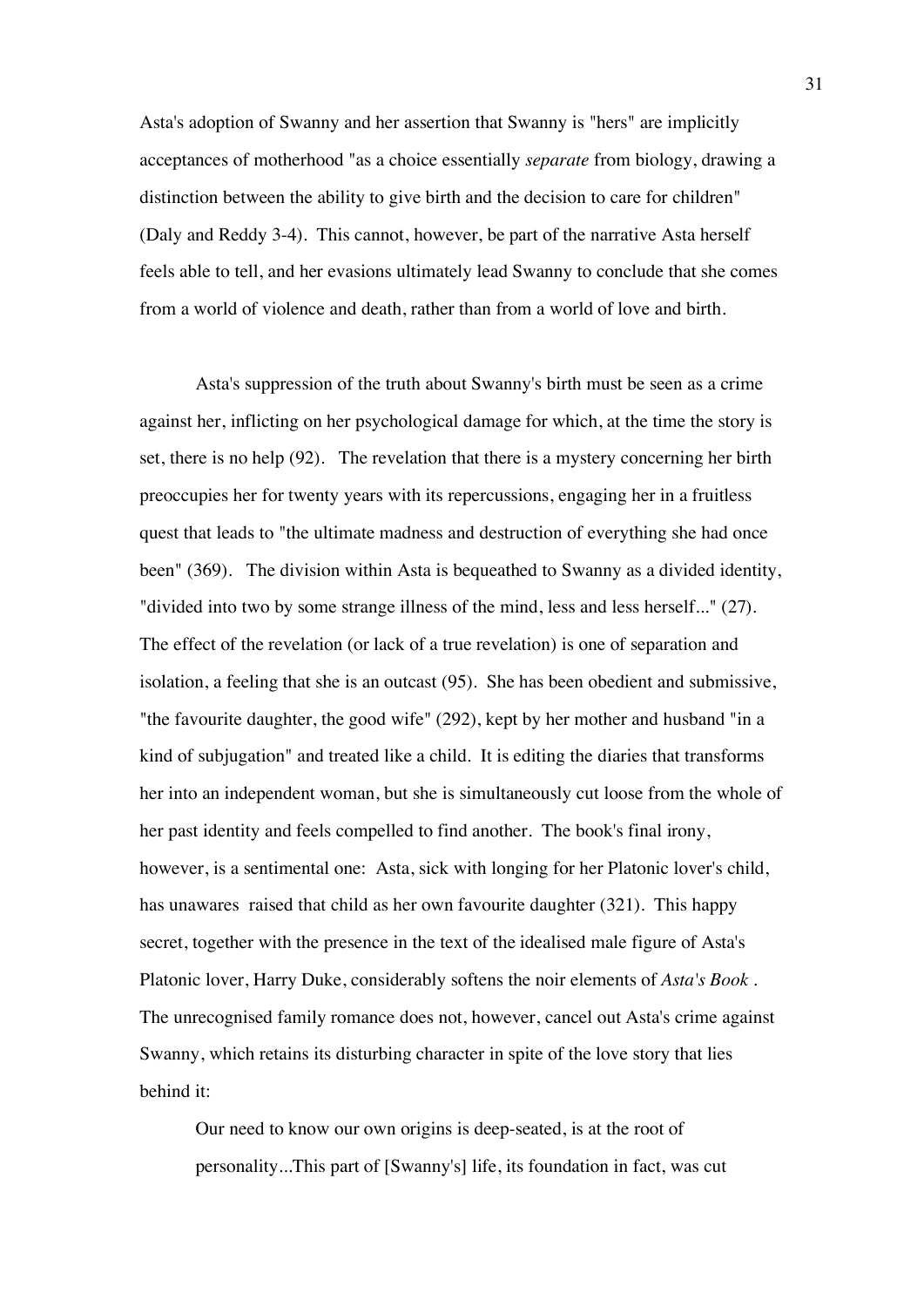away, as a spade swiftly digs a pit and makes an abyss. Asta built the foundations and Asta dug the hole she fell into. No doubt, she didn't know what she was doing. (303)

This focus on the secret self, the destabilising of identity, the confused relationship between guilt and innocence and the "blank waste of despair" on the aged Swanny's face (307) are, as we have seen, familiar elements in noir crime novels. The narrator's speculation that Asta "didn't know what she was doing" suggests a gap in Asta's self-perception and recall (she ultimately no longer herself remembers the truth about Swanny's origins) to which we can find parallels in the other female noir that we have examined. Just as the amnesiac-hero of male noir signifies "a splitting or breakdown of a unified male identity" (Krutnik 132-33), so the gaps in understanding and memory amongst guilty mother figures are evidence of the fragmentation of secure, normative identities. Asta's forgetfulness, the blanking out of the crime itself in *The Iron Gates* and of the moment of the crime in *Innocent Blood*, Edith's suppression of so many bad things that her memory itself starts to disintegrate, Vera's retreat "into herself and into deep silence" (291) - these "absences" reflect some of the conflicts and uncertainties within the mother figures whose guilt is at the heart of each narrative.

The novels of all four of the female crime writers we have discussed can be judged, in comparison to the work of many feminist crime novelists writing from the mid-eighties on, as texts in which "the 'feminine' and much more so the 'feminist' content' is implicit rather than explicit" (Munt 25). It seems clear, however, that there is abundant feminist interest in the subjects explored in these novels - the nature of maternal guilt and self-division; the ways in which the "crimes" of the mother can be created by male transgressions (*Edith's Diary*, *Innocent Blood*) or by patriarchal constructions of motherhood and femininity (*The Iron Gates*, *A Dark-Adapted Eye*, *Asta's Book*). This interest is apparent when we see distinctly noirish traits surfacing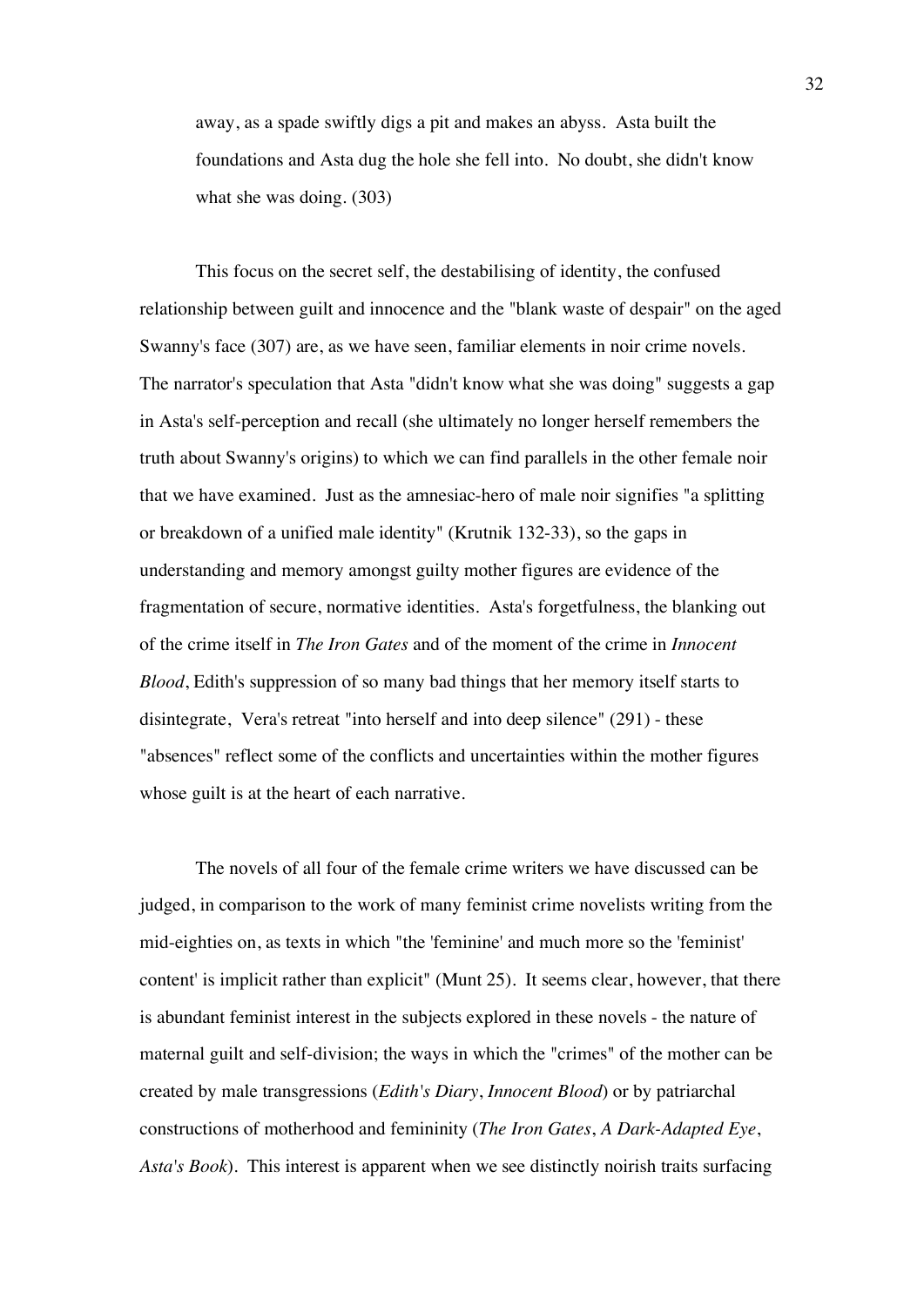outside of genre fiction, in more mainstream explorations of the nature and causes of maternal guilt. So, for example, a recent British novel by Lesley Glaister, *The Private Parts of Women* (1996) - "serious" fiction that is also, as the jacket blurbs suggest, "a successful thriller"<sup>18</sup> - has as its protagonists two women who, between them, contain some of the most familiar characters of female noir. The primary centre of consciousness is an absent mother, Inis, who rejects a daughter and feels guilt for having killed her baby by having an abortion; the other main character, Trixie, was, like the baby daughter of Inis, rejected by her mother, and has suffered a splitting of her personality into (in addition to her "respectable" persona) a *femme fatale* and psychopathic boy who struggle for control of her life. Trixie, in consequence, has a "hole in [her] memory" (174), leaving her, like the fractured female identities of noir, unable to know herself fully, unable even to know whether she will herself nurture a child or kill it, and we as readers remain in the end uncertain about whether she was responsible for the disappearance of a baby - "as if I would take a baby and strangle him" (238). Glaister's narrative is much more overtly feminist than the crime novels considered above, and it moves towards a more positive representation of female self-discovery and integration into the community, with Trixie finally free of the male psychopath and united with her sexual *femme fatale* personality, and with Inis returning to her family, running "*to* love" and not "from everything" (276). Like female noir, however, it has at its centre the "terrorfilled love" (78) of guilt-ridden mothers and their children.

Increasing exploration of maternal subjectivity in crime novels written by women can clearly be linked to wider ideological and cultural changes, and standard decadal generalisations to some extent fit the texts we have been discussing: the work of Highsmith, James and Vine can be placed in relation to the emergence of modern feminism from the 1960s on; the novels of Vine, in particular, can be seen to reflect "the feminist reclamation of mothers and their subjectivity that begins in the late 1980s and early 1990s."19 One cannot, however, posit any simple line of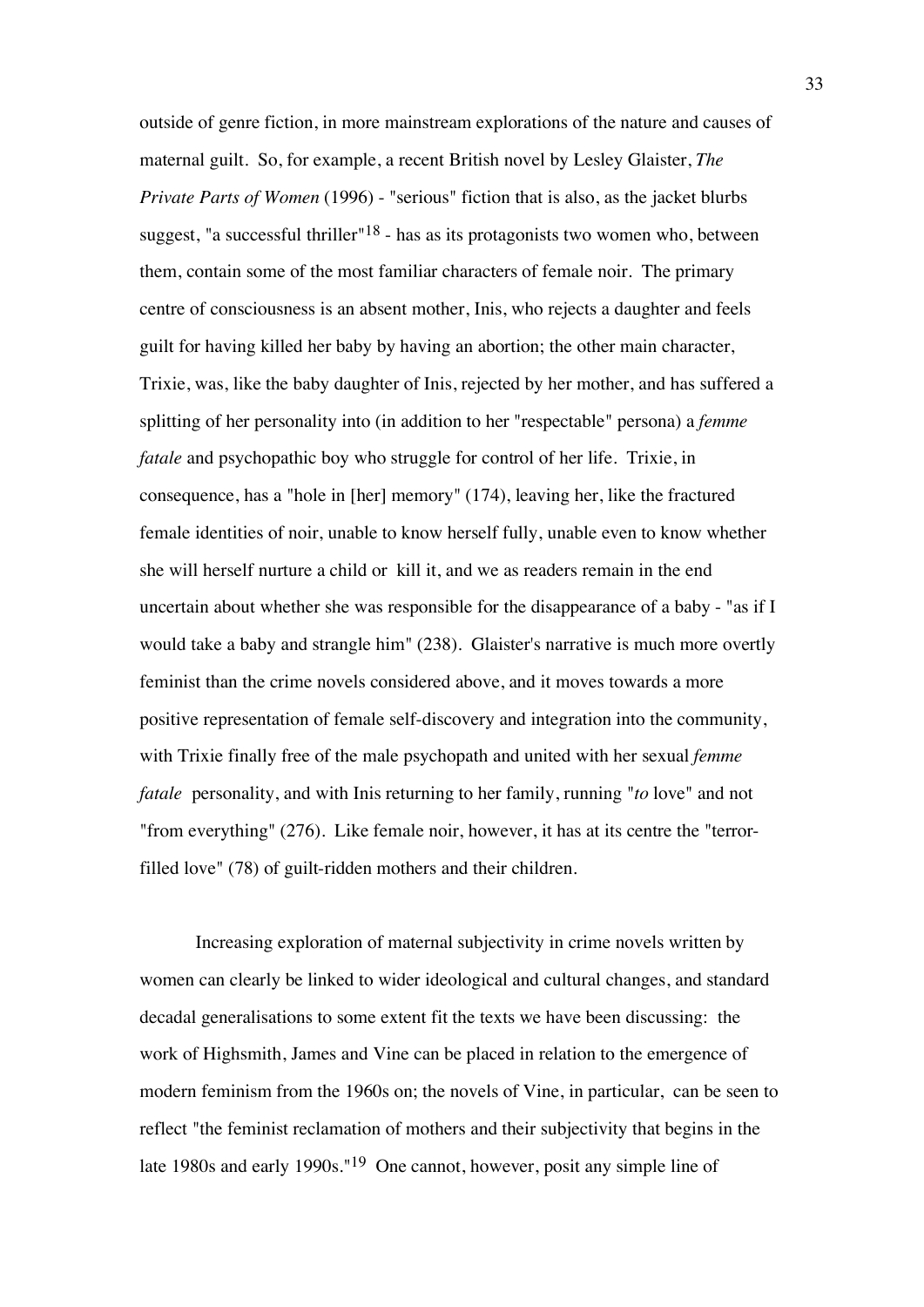"development". So, for example, Millar's 1970 novel, *Beyond This Point Are Monsters*, is a significantly more matrophobic narrative than are some of her earlier novels; Highsmith's *Edith's Diary*, published in 1977, is in its way as subtle and sympathetic an exploration of maternal subjectivity as are Vine's novels of the late 1980s and early 1990s; "Vine" herself, in her Ruth Rendell persona, wrote, in 1989, a short story called "Loopy", which is as old-fashioned an Oedipal tale of a murderously lupine mother and son as one could hope to find; and in *Murder for Mother* (1994), the anthology in which this Rendell tale is included, the great majority of the other stories (mostly written in 1994, half of them by women) also make no attempt to represent the subjectivity of the mother. Similarly, in thinking of mothers' roles in neo-noir, it has to be admitted that *Fargo*'s happily-married motherto-be tackling the traditional role of the tough male detective belongs to the same decade as the murderous mother figure of *The Hand That Rocks the Cradle* (Curtis Hanson, 1992) and the bed-ridden mother who acts as the perfunctory explanation of yet another psychopathic son in Jon Amiel's 1995 film, *Copycat*. What we are looking at, then, is not what social scientists would call a phase change, but instead at what they might term a trend or "an expansion of the existing possibility set" - a broadening of what was once a predominantly masculine genre and an enlargement of the possibilities it offers for complex explorations of female identity.

### **Notes**

1. On reclamation of maternal subjectivity see also, for example, Cosslett and Walters.

2. See, for example, Kaplan 54: "despite their regressive ideological function on a strictly narrative level", the visual style of films noirs often overwhelms the narrative so completely that this is "the only period of American film in which women are deadly but sexy, exciting, and strong".

3. Some of the more useful definitions of noir are offered by Krutnik, Foster Hirsch, and Silver and Ward.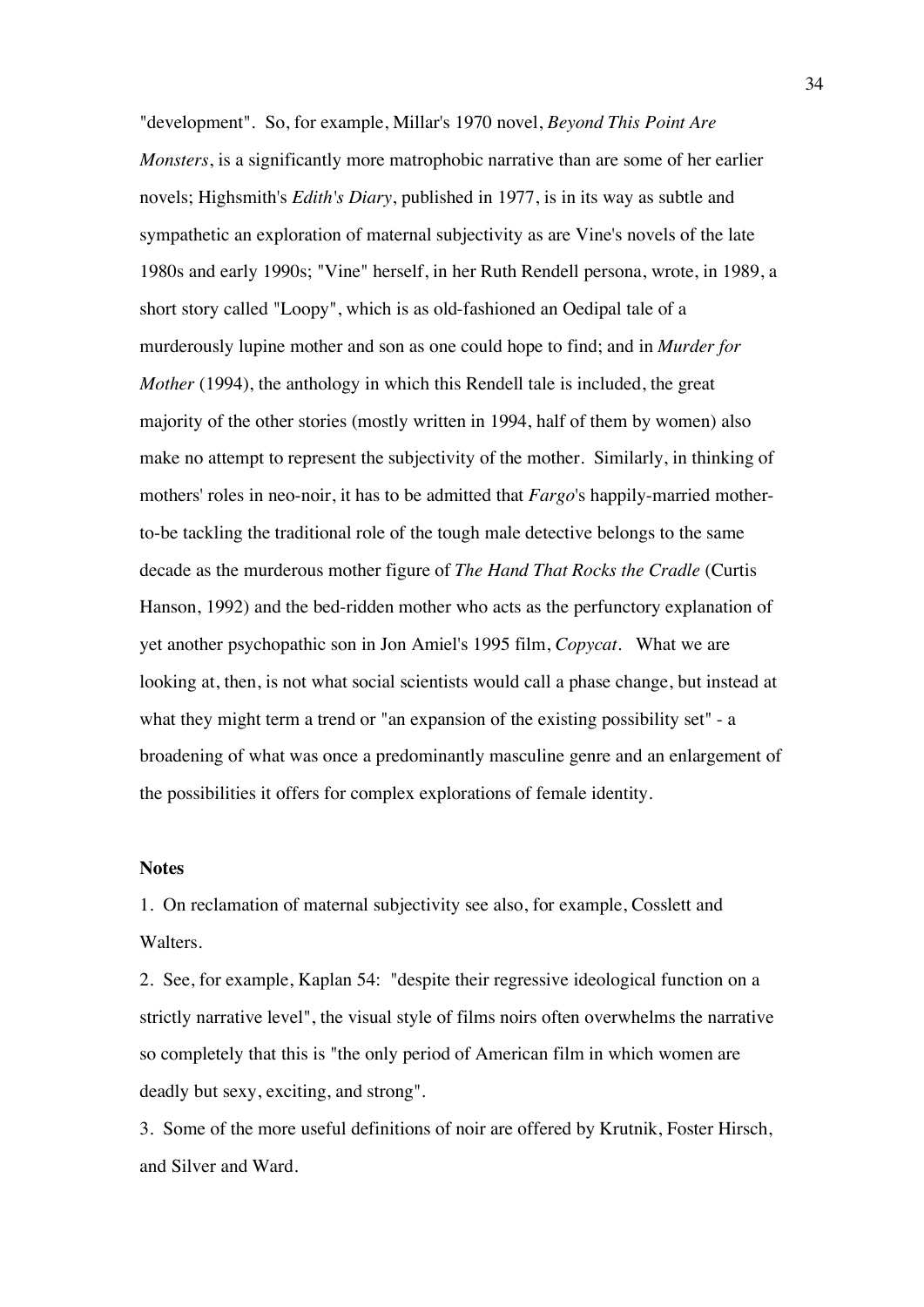3. See Munt (17-18, 80 and 131-32) and Krutnik (88) on noir and male identity.

4. Given the fact that women writers started producing detective fiction in the nineteenth century, they, too, of course, contributed to the formation of generic conventions (see Klein *passim*).

5. Apropos of generic transformation, mid-fifties novels like Jim Thompson's *Savage Night* (1953), Charles Willeford's *Pick -up* (1954) and David Goodis' *The Blonde on the Street Corner* (1954), for example, deliberately violate - to stunning effect generic expectations. On the representation of 'the crisis of masculinity' as a reflection of a pervasive sense of crisis in patriarchal structures, see also Silver and Ursini 5-8 and O'Brien 94-5.

6. See, for example, Munt's discussion (Ch. 5) of such feminist/lesbian investigative crime fiction as Vicki P. McConnell's *Mrs Porter's Letter* (1982) and *The Burnton Windows* (1984), and Barbara Wilson's *Murder in the Collective* (1984) and *Sisters of the Road* (1986).

7. Cook (73-84); Bratton (158-62); Telotte (5); Cameron (152-64).

8. See Daly and Reddy (10-13), who also introduce Elaine Tuttle Hansen's discussion of novels such as Marge Piercy's *Woman on the Edge of Time* and Margaret Atwood's *The Handmaid's Tale* - texts that, in contrast to the crime novels we are examining, "clearly resist and deconstruct the mythic duality, paradox, or splitting of the mother" (12-13 and 21ff).

9. See Michael Walker's discussion of the categorisation of these films in the 'Introduction' to Cameron (17-18).

10. Cowie discusses (137-59) the transformation of generic expectations in such films as *Raw Deal* (Anthony Mann, 1948) and *Secret beyond the Door* (Fritz Lang, 1948).

11. Melodrama, with its non-psychological conception of character, does not focus on inner division but rather (see, e.g., Doane's arguments) on "reading" other characters; again, in a-heroic noir, this is in contrast to the private eye hero-quest structure, where "reading" other characters is much more to the fore. Cowie (129-30)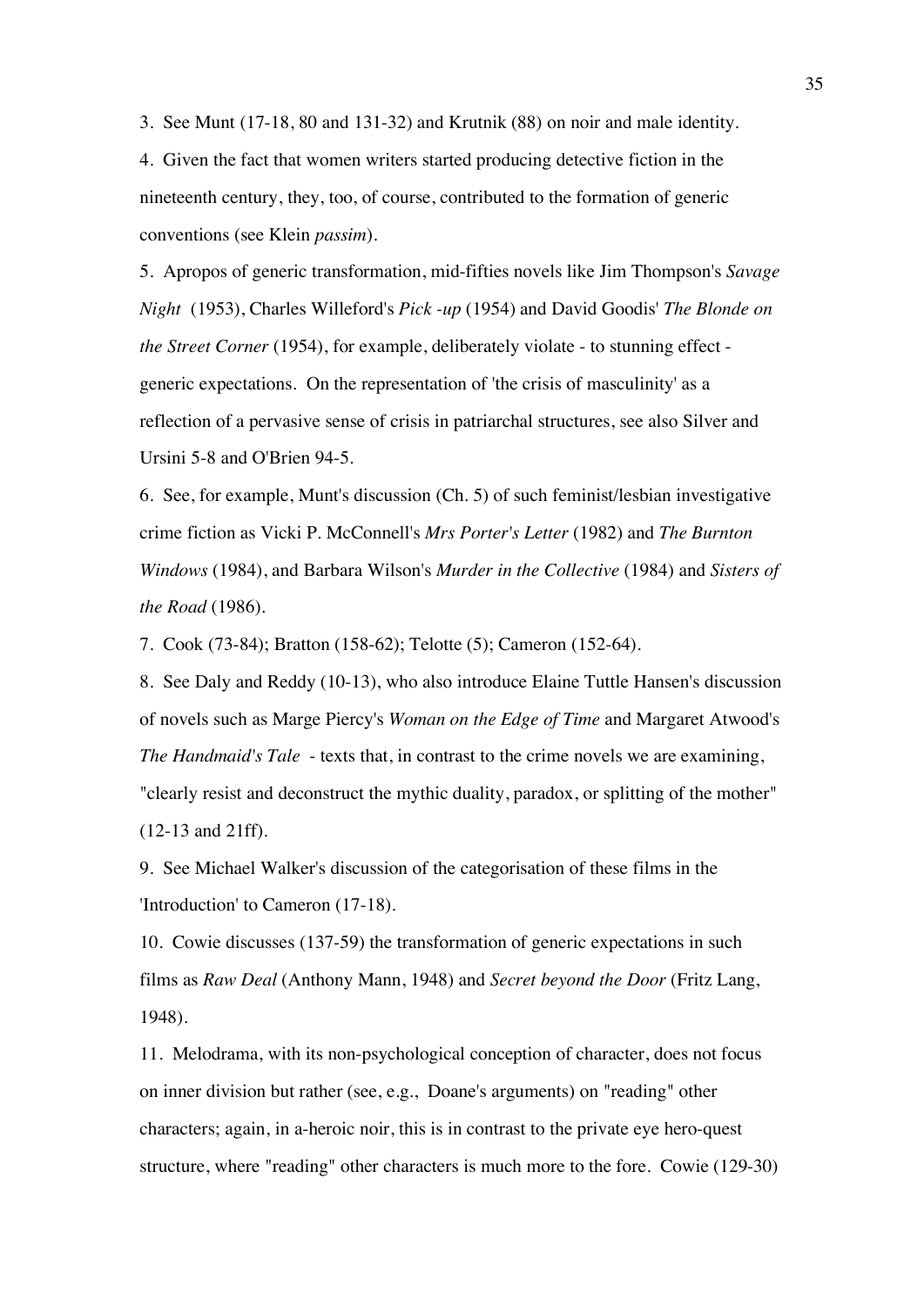sees noir as a development of melodrama in which, instead of such obstacles to the heterosexual couple as external forces of family and circumstance, there are obstacles which "derive from the characters' psychology or even pathology".

12. See Kaplan (130) on this sort of "medical gaze" turning the mother into an object.

13. Cliffie, in spite of his over-dependence, is deliberately presented as *not* suffering from Oedipal over-attachment or overmastering mother-love.

14. See Kaplan (131), who uses this as a means of judging the representation of the mother in *Now Voyager*. Thompson, in contrast, does not "repress...attention to the mother's experience..."

15. The entries (193ff) read by Sands finally make the whole story clear, with the first victim oblivious to the meaning of the narrative she is telling (and Sands' commentary, e.g., 196, underlining what Mildred was incapable of seeing).

16. Penny Perrick, *Sunday Times*, jacket blurb on *King Solomon's Carpet*; Munt (22).

17. See Walters (67-8).

18. *Daily Telegraph*, quoted on jacket; amongst American writers, Joyce Carol Oates and Toni Morrison, for example, might be said to attempt a similar assimilation of crime fiction.

19. See Munt (19) and Cosslett (9).

## **Works Cited**

Benjamin, Jessica, *The Bonds of Love: Psychoanalysis, Feminism, and the Problem of Domination*. New York: Pantheon Books, 1988.

Bloch, Robert. *Psycho* (1959). London: Bloomsbury Publishing, 1997.

Bratton, Jacky, Jim Cook and Christine Gledhill (eds). *Melodrama: Stage Picture Screen*. London: British Film Institute, 1994.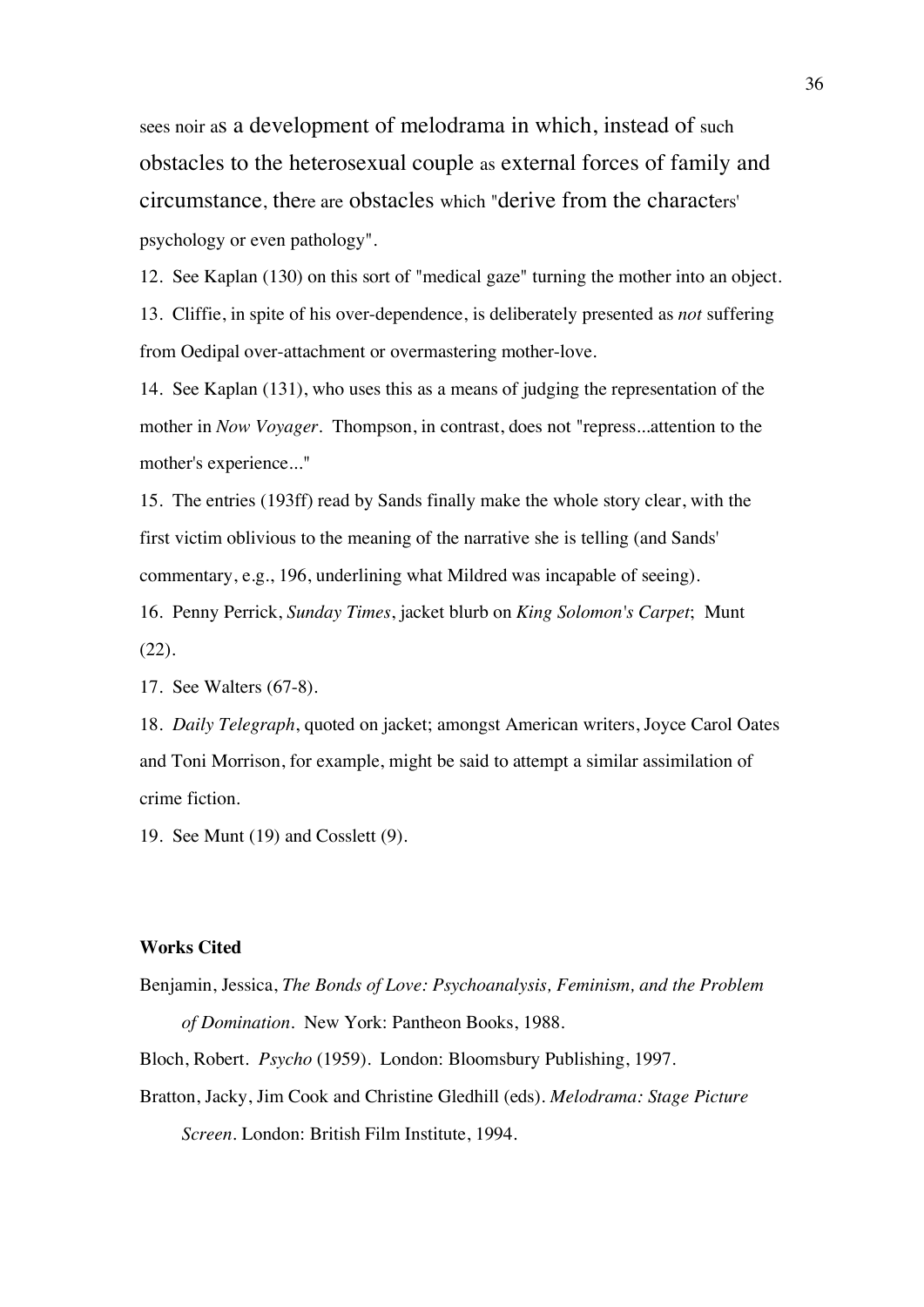Cain, James M. *Mildred Pierce* (1943). *The Five Great Novels of James M. Cain*. London: Pan Books (Picador), 1985.

Cameron, Ian (ed). *The Movie Book of Film Noir*. London: Studio Vista, 1992.

Campbell, SueEllen. "The Detective Heroine and the Death of Her Hero: Dorothy Sayers to P. D. James." *Modern Fiction Studies* 29 (Autumn 1983): 497-510.

Chandler, Raymond. *The High Window* (1943). Harmondsworth: Penguin Books, 1971.

Cook, Pam (ed). *The Cinema Book*. London: British Film Institute, 1985.

- Cosslett, Tess. "Feminism, Matrilinealism, and the "House of Women" in Contemporary Women's Fiction." *Journal of Gender Studies* 5 (1996): 7-17.
- Cowie, Elizabeth. "*Film Noir* and Women" in Joan Copjec (ed), *Shades of Noir*. London: Verso, 1993.
- Cranny-Francis, Anne. *Feminist Fiction: Feminnist Uses of Generic Fiction*. Cambridge: Polity Press, 1990.
	- \_\_\_\_\_\_\_\_\_. "Gender and Genre: Feminist Rewritings of Detective Fiction." *Women's Studies Int. Forum* 11 (1988): 69-84.
- Daly, Brenda O. and Maureen T. Reddy. *Narrating Mothers: Theorizing Maternal Subjectivities*. Knoxville: University of Tennessee Press, 1991.
- Doane, Mary Ann. *The Desire to Desire: the Woman's Film of the 1940s*. Houndmills: Macmillan, 1987.
- Glaister, Lesley. *The Private Parts of Women.* London: Bloomsbury Publishing, 1996.
- Greenberg, Martin H. (ed). *Murder for Mother*. New York: Signet, 1994.
- Hansen, Elaine Tuttle. *Mother Without Child: Contemporary Fiction and the Crisis of Motherhood*. Berkeley: University of California Press, 1997.
- Highsmith, Patricia. *Edith's Diary* (1977). Harmondsworth: Penguin Books, 1980. \_\_\_\_\_\_\_\_\_. *Strangers on a Train* (1950). Harmondsworth: Penguin Books, 1974.
- Hirsch, Foster. *Film Noir: The Dark Side of the Screen*. San Diego: A.S. Barnes, 1981.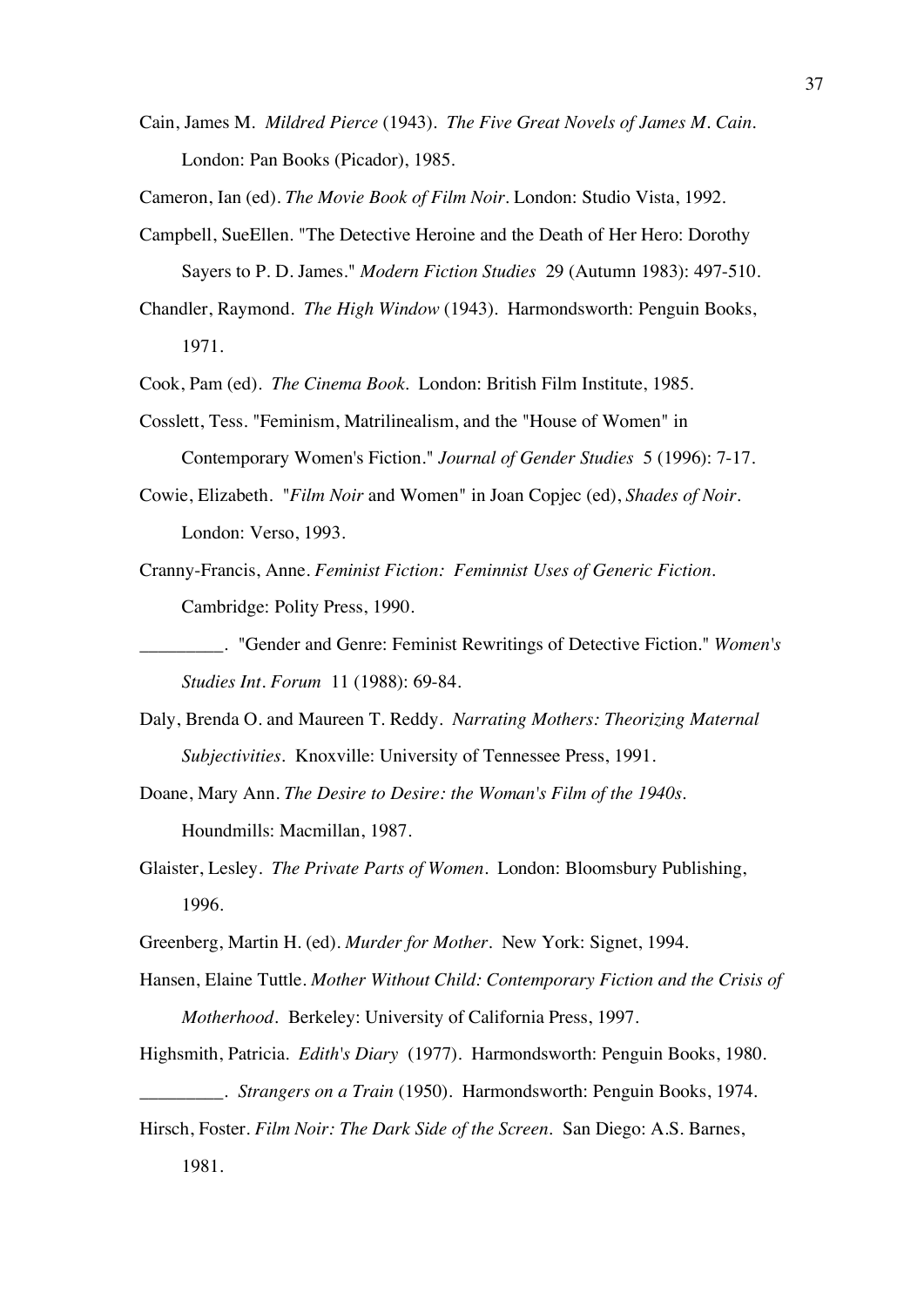- Hirsch, Marianne. *The Mother/Daughter Plot: Narrative, Psychoanalysis, Feminism*. Bloomington and Indianapolis: Indiana University Press, 1989.
- Hubly, Erlene. "The Formula Challenged: The Novels of P. D. James." *Modern Fiction Studies* 29 (Autumn 1983): 511-21.

James, P. D. *Innocent Blood* (1980). Glasgow: Sphere Books, 1981.

Kaplan, E. Ann. "Motherhood and Representation: From Postwar Freudian Figurations to Postmodernism." *Psychoanalysis and the Cinema.* Ed. E. Ann Kaplan. New York and London: Routledge, 1990.

Kaplan, E. Ann (ed). *Women in Film Noir*. London: British Film Institute, 1980.

- Klein, Kathleen Gregory. *The Woman Detective: Gender and Genre*. Urbana and Chicago: University of Illinois Press, 1988.
- Krutnik, Frank. *In a Lonely Street: Film, Genre, Masculinity*. London: Routledge, 1991.
- Martin, Richard. *Mean Streets and Raging Bulls: The Legacy of FIlm Noir in Contemporary American Cinema*. Lanham, Md., and London: The Scarecrow Press, 1997.
- Millar, Margaret. *A Stranger in My Grave* (1960). London: Transworld Publishers (Corgi), 1962.
- \_\_\_\_\_\_\_\_\_. *Beast in View* (1955). London: Hdder and Stoughton, 1967.
- \_\_\_\_\_\_\_\_\_. *Beyond This Point Are Monsters* (1970). London: Keyhole Crime, 1982.
- \_\_\_\_\_\_\_\_\_. *The Iron Gates* (1945). New York: Dell Publishing, 1960.
- Munt, Sally R. *Murder by the Book? Feminism and the Crime Novel*. London: Routledge, 1994.
- O'Brien, Geoffrey. *Hardboiled America: Lurid Paperbacks and the Masters of Noir*  [expanded edition]*.* New York: Da Capo Press, 1997.
- Shadoian, Jack. *Dreams and Dead Ends: The American Gangster /CrimeFilm*. Cambridge, MA: MIT Press, 1977.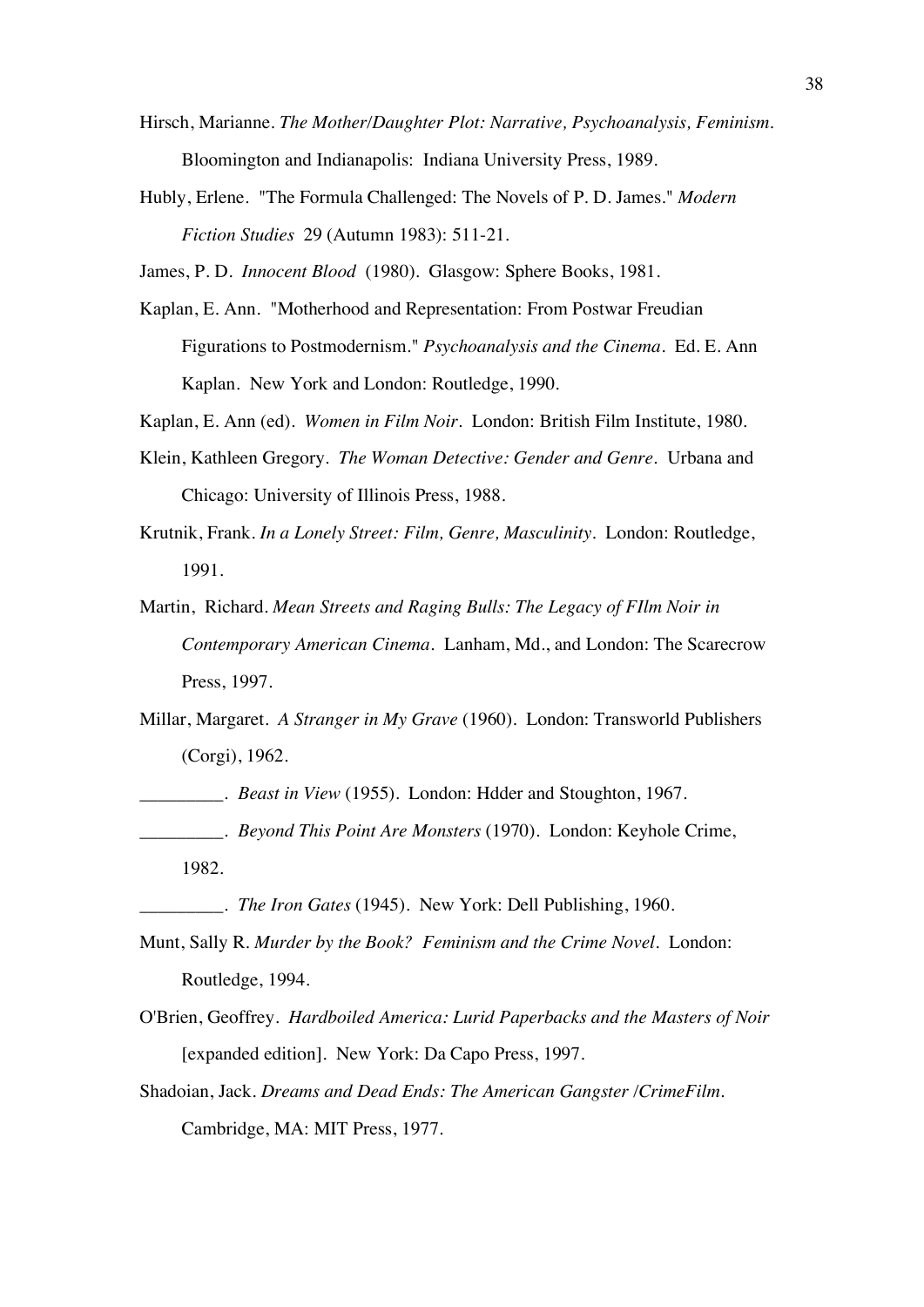- Silver, Alain and Elizabeth Ward (eds). *Film Noir*. London: Secker and Warburg, 1980.
- Silver, Alain and James Ursini (eds). *Film Noir Reader*. New York: Limelight Editions, 1996.
- Telotte, J.P. *Voices in the Dark: The Narrative Patterns of Film Noir*. Urbana and Chicago: University of Illinois Press, 1989.

Thompson, Jim. *The Grifters* (1963). Berkeley: Black Lizard Books, 1985.

- Vine, Barbara [Ruth Rendell]. *A Dark-Adapted Eye* (1986). Harmondsworth: Penguin Books, 1994.
- \_\_\_\_\_\_\_\_\_. *Asta's Book* (1993). Harmondsworth: Penguin Books, 1994.
- \_\_\_\_\_\_\_\_\_. *King Solomon's Carpet* (1991). Harmondsworth: Penguin Books, 1992.
- \_\_\_\_\_\_\_\_\_. *The Brimstone Wedding* (1995). Harmondsworth: Penguin Books, 1996.
- Walters, Suzanna Danuta. *Lives Together/Worlds Apart: Mothers and Daughters in Popular Culture*. Berkeley: University of California Press, 1978.

**Lee Horsley** teaches in the English Department at the University of Lancaster. She is author of *Political Fiction and the Historical Imagination* (1990) and of *Fictions of Power in English Literature 1900-1950* (1995). Her book on *The Noir Thriller from*